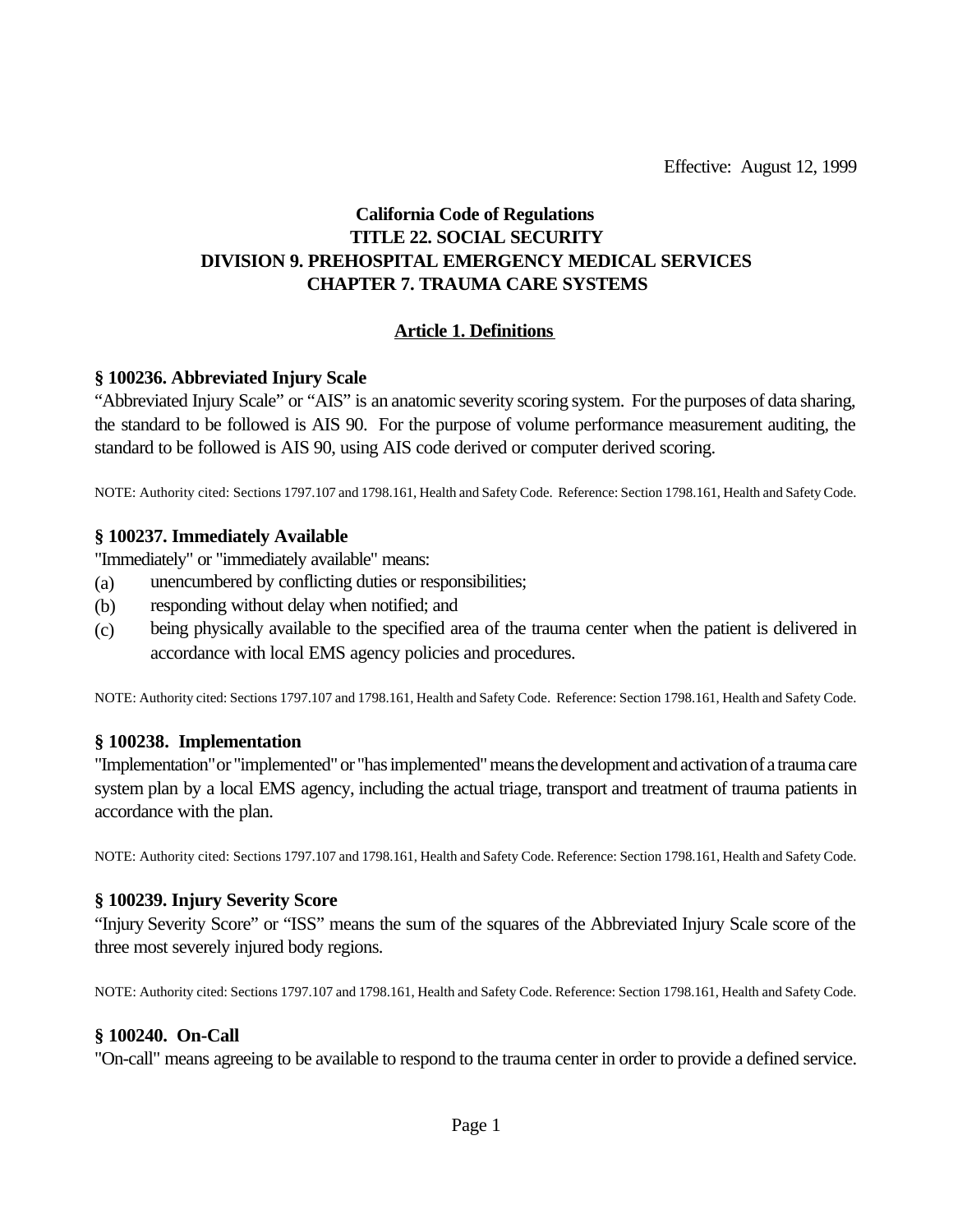NOTE: Authority cited: Sections 1797.107 and 1798.161, Health and Safety Code. Reference: Section 1798.161, Health and Safety Code.

### **§ 100241. Promptly Available**

"Promptly" or "promptly available" means:

- (a) responding without delay when notified and requested to respond to the hospital; and
- (b) being physically available to the specified area of the trauma center within a period of time that is medically prudent and in accordance with local EMS agency policies and procedures.

NOTE: Authority cited: Sections 1797.107 and 1798.161, Health and Safety Code. Reference: Section 1798.161 Health and Safety Code.

### **§ 100242. Qualified Specialist**

"Qualified specialist" or "qualified surgical specialist" or "qualified non-surgical specialist" means a physician licensed in California who is board certified in a specialty by the American Board of Medical Specialties, the Advisory Board for Osteopathic Specialities, a Canadian board or other appropriate foreign specialty board as determined by the American Board of Medical Specialties for that specialty.

(a) A non-board certified physician may be recognized as a "qualified specialist" by the local EMS agency upon substantiation of need by a trauma center if:

(1) the physician can demonstrate to the appropriate hospital body and the hospital is able to document that he/she has met requirements which are equivalent to those of the Accreditation Council for Graduate Medical Education (ACGME) or the Royal College of Physicians and Surgeons of Canada; (2) the physician can clearly demonstrate to the appropriate hospital body that he/she has substantial education, training, and experience in treating and managing trauma patients which shall be tracked by the trauma quality improvement program; and

(3) the physician has successfully completed a residency program.

NOTE: Authority cited: Sections 1797.107 and 1798.161, Health and Safety Code. Reference: Section 1798.161, Health and Safety Code.

## **§ 100243. Receiving Hospital**

"Receiving hospital" means a licensed general acute care hospital with a special permit for basic or comprehensive emergency service, which has not been designated as a trauma center according to this Chapter, but which has been formally assigned a role in the trauma care system by the local EMS agency. In rural areas, the local EMS agency may approve standby emergency service if basic or comprehensive services are not available.

NOTE: Authority cited: Sections 1797.107 and 1798.161, Health and Safety Code. Reference: Section 1798.161, Health and Safety Code.

#### **§ 100244. Residency Program**

"Residency program" means a residency program of the trauma center or a residency program formally affiliated with a trauma center where senior residents can participate in educational rotations, which has been approved by the appropriate Residency Review Committee of the Accreditation Council on Graduate Medical Education.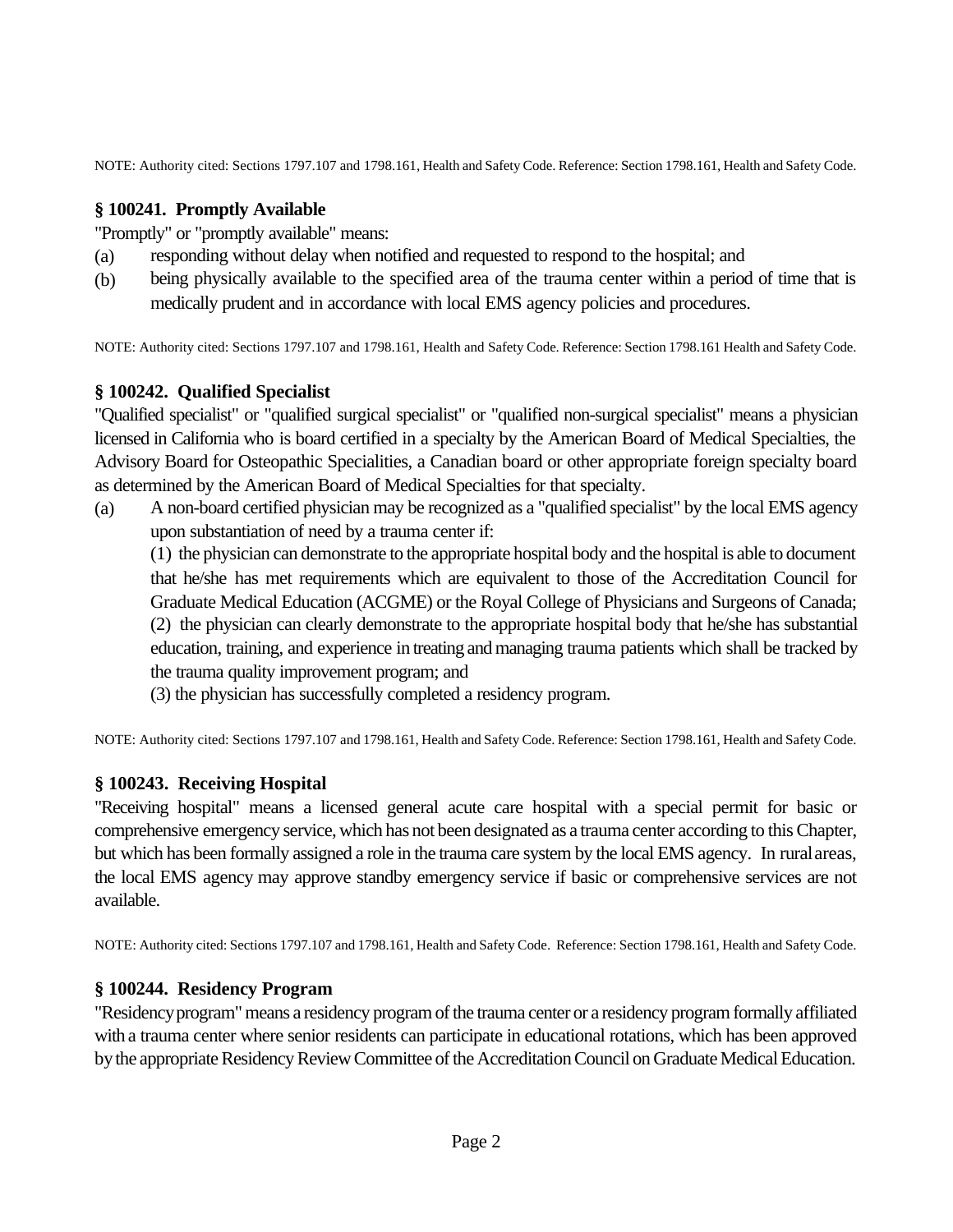NOTE: Authority cited: Sections 1797.107 and 1798.161, Health and Safety Code. Reference: Section 1798.161, Health and Safety Code.

#### **§ 100245. Senior Resident**

"Senior resident" or "senior level resident" means a physician, licensed in the State of California, who has completed at least three (3) years of the residency or is in their last year of residency training and has the capability of initiating treatment and who is in training as a member of the residency program as defined in Section 100244 of this Chapter, at the designated trauma center.

NOTE: Authority cited: Sections 1797.107 and 1798.161, Health and Safety Code. Reference: Section 1798.161, Health and Safety Code.

#### **§ 100246. Service Area**

"Service area" means that geographic area defined by the local EMS agency in its trauma care system plan as the area served by a designated trauma center.

NOTE: Authority cited: Section 1797.107 and 1798.161, Health and Safety Code. Reference: Section 1798.161, Health and Safety Code.

#### **§ 100247. Trauma Care System**

"Trauma care system" or "trauma system" or "inclusive trauma care system" means a system that is designed to meet the needs of all injured patients. The system shall be defined by the local EMS agency in its trauma care system plan as described in Section 100256 of this Chapter.

NOTE: Authority cited: Sections 1797.107 and 1798.161, Health and Safety Code. Reference: Sections 1798.160 and 1798.161, Health and Safety Code.

#### **§ 100248. Trauma Center**

"Trauma Center" or "designated trauma center" means a licensed hospital, accredited by the Joint Commission on Accreditation of Healthcare Organizations, which has been designated as a Level I, II, III, or IV trauma center and/or Level I or II pediatric trauma center by the local EMS agency, in accordance with Articles 2 through 5 of this Chapter.

NOTE: Authority cited: Sections 1797.107 and 1798.161, Health and Safety Code. Reference: Sections 1798.160 and 1798.161, Health and Safety Code.

#### **§ 100249. Trauma Resuscitation Area**

"Trauma Resuscitation Area" means a designated area within a trauma center where trauma patients are evaluated upon arrival.

NOTE: Authority cited: Sections 1797.107 and 1798.161, Health and Safety Code. Reference: Section 178.161, Health and Safety Code.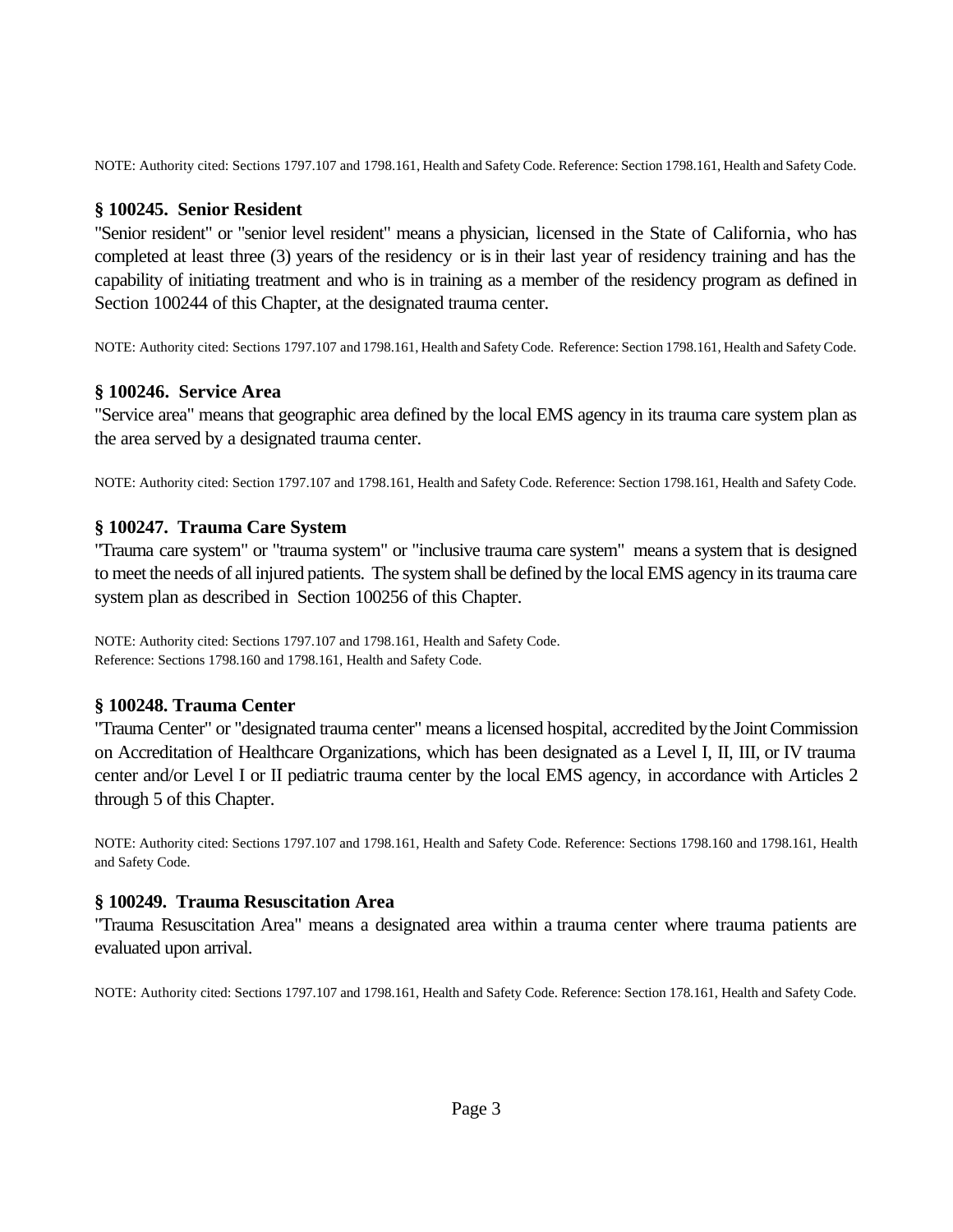### **§ 100250. Trauma Service**

A "trauma service" is a clinical service established by the organized medical staff of a trauma center that has oversight and responsibility of the care of the trauma patient. It includes, but is not limited to, direct patient care services, administration, and as needed, support functions to provide medical care to injured persons.

NOTE: Authority cited: Sections 1797.107 and 1798.161, Health and Safety Code. Reference: Section 178.161, Health and Safety Code.

## **§ 100251. Trauma Team**

"Trauma team" means the multidisciplinary group of personnel who have been designated to collectively render care for trauma patients at a designated trauma center. The trauma team consists of physicians, nurses and allied health personnel. The composition of the trauma team may vary in relationship to trauma center designation level and severity of injury which leads to trauma team activation.

NOTE: Authority cited: Sections 1797.107 and 1798.161, Health and Safety Code. Reference: Section 1798.161, Health and Safety Code.

## **§ 100252. Triage Criteria**

"Triage criteria" means a measure or method of assessing the severity of a person's injuries that is used for patient evaluation and that utilizes anatomic or physiologic considerations or mechanism of injury.

NOTE: Authority cited: Sections 1797.107 and 1798.161, Health and Safety Code. Reference: Section 1798.161, Health and Safety Code.

# **Article 2. Local EMS Agency Trauma System Requirements**

## **§ 100253. Application of Chapter**

- (a) A local EMS agency which has implemented or plans to implement a trauma care system shall develop a written trauma care system plan that includes policies and/or procedures to assure compliance of the trauma system with the provisions of this Chapter.
- (b) A local EMS agency may specify additional requirements in addition to those specified in this Chapter.
- (c) A local EMS agencythat implements a trauma care system on or after the effective date of this Chapter shall submit its trauma system plan to the EMS Authority and have it approved prior to implementation.
- (d) A local EMS agency that has implemented a trauma system prior to the effective date of the revisions to this Chapter shall submit its updated trauma system plan to the EMS Authority within two (2) years of the effective date of the revisions to this Chapter which is August 12, 1999.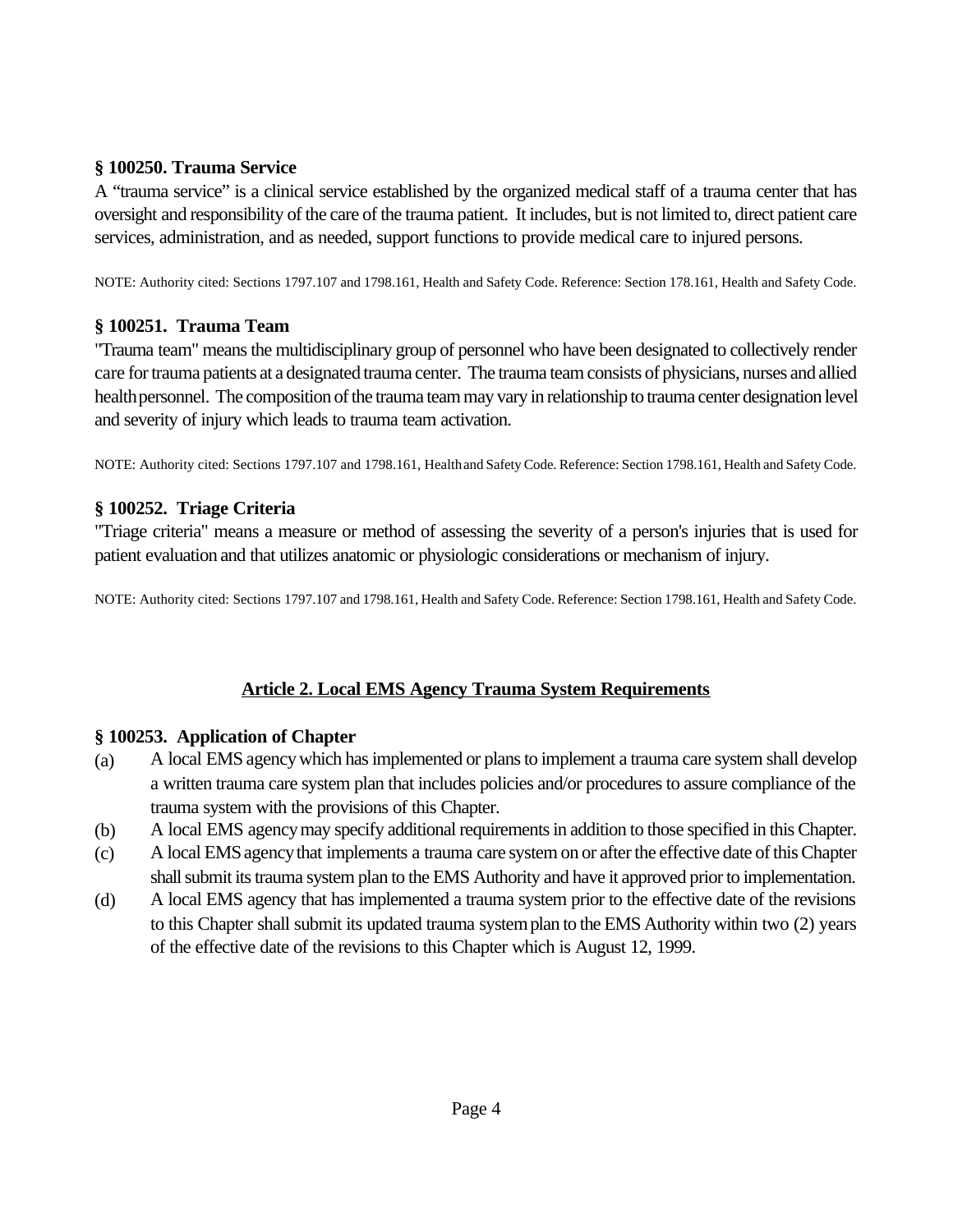- (e) The EMS Authority shall notify the local EMS agency submitting its trauma care system plan within fifteen (15) days of receiving the plan that:
	- (1) its plan has been received, and
	- (2) it contains or does not contain the information requested in Section 100255 of this Chapter.
- (f) The EMS Authority shall:
	- (1) notify the local EMS agency either of approval or disapproval of its trauma system plan within sixty (60) days of receipt of the plan; and
	- (2) provide written notification of approval or the reasons for disapproval of a trauma system plan.
- (g) If the EMS Authority disapproves a trauma system plan, the local EMS agency shall have six (6) months from the date of notification of the disapproval to submit a revised trauma system plan which conforms to this Chapter or to appeal the decision to the Commission on Emergency Medical Services (EMS) which shall make a determination within four (4) months of receipt of the appeal. If a revised trauma system plan is approved by the EMS Authority the local EMS agency shall begin implementation of the plan within six (6) months of its approval.
- (h) If the EMS Authority determines that a local EMS agency has failed to implement the trauma system in accordance with the approved plan, the approval of the plan may be withdrawn. The local EMS agency may appeal the decision to the Commission on EMS, which shall make a determination within six (6) months of the appeal.
- (i) After approval of a trauma system plan, the local EMS agency shall submit to the EMS Authority for approval any significant changes to that trauma system plan prior to the implementation of the changes. In those instances where a delay in approval would adversely impact the current level of trauma care, the local EMS agency may institute the changes and then submit the changes to the EMS Authority for approval within thirty (30) days of their implementation.
- (j) The local EMS agency shall submit a trauma system status report as part of its annual EMS Plan update. The report shall address, at a minimum, the status of trauma plan goals and objectives.
- (k) No health care facility shall advertise in any manner or otherwise hold themselves out to be a trauma center unless they have been so designated by the local EMS agency, in accordance with this Chapter.
- (l) No provider of prehospital care shall advertise in any manner or otherwise hold itself out to be affiliated with the trauma system or a trauma center unless they have been so designated by the local EMS agency, in accordance with this Chapter.

NOTE: Authority cited: Sections 1797.107 and 1798.161, Health and Safety Code. Reference: Sections 1797.257, 1798.161, 1798.163, and 1798.166, Health and Safety Code.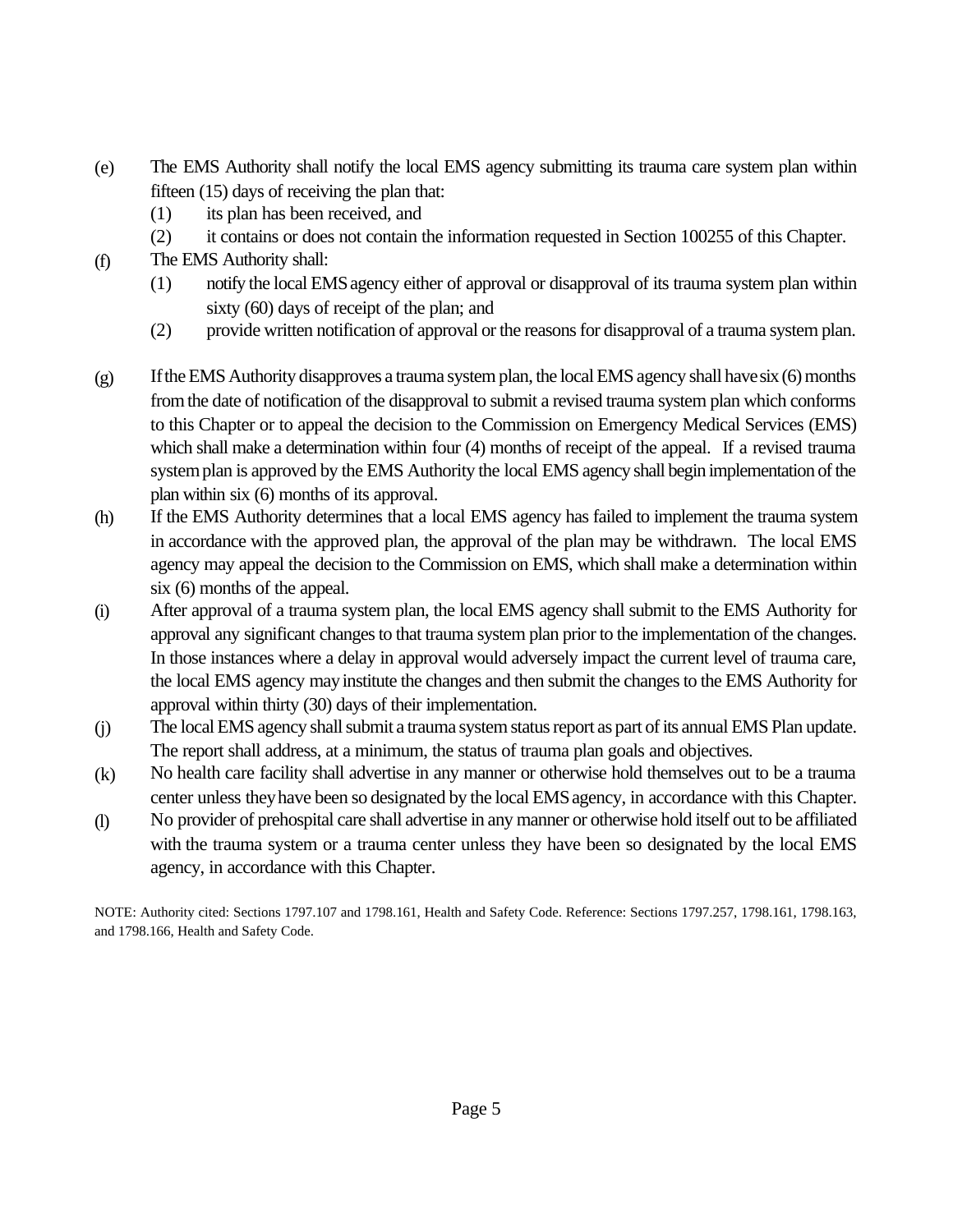### **§ 100254. Trauma System Criteria**

- (a) A local EMS agency that plans to implement or modify a trauma system shall include with the trauma plan, a description of the rationale used for trauma system design planning for number and location of trauma centers including:
	- (1) projected trauma patient volume and projected number and level of trauma centers necessary to provide access to trauma care;
		- (A) No more than one (1) Level I or II trauma center shall be designated for each 350,000 population within the service area.
		- (B) Where geography and population density preclude compliance with subsection  $(a)(1)(A)$ , exemptions may be granted by the EMS Authority with the concurrence of the Commission on EMS on the basis of documented local needs.
	- (2) resource availability to meet staffing requirements for trauma centers;
	- (3) transport times;
	- (4) distinct service areas; and
	- (5) coordination with neighboring trauma systems.
- (b) The local EMS agency may authorize the utilization of air transport within its jurisdiction to geographically expand the primary service area(s) provided that the expanded service area does not encroach upon another trauma system, or that of another trauma center, unless written agreements have been executed between the involved local EMS agencies and/or trauma centers.
- (c) A local EMS agency may require trauma centers to have helicopter landing sites. If helicopter landing sites are required, then they shall be approved by the Division of Aeronautics, Department of Transportation pursuant to Division 2.5, Title 21 of the California Code of Regulations.
- (d) All prehospital emergency medical care personnel rendering trauma patient care within an organized trauma system shall be trained in the local trauma triage and patient care methodology.
- (e) All trauma patient transport vehicles shall be equipped with two-way telecommunications equipment capable of accessing hospitals, in accordance with local EMS agency policies regarding communication.
- (f) All prehospital providers shall have a policy approved by the local EMS agency for the early notification of trauma centers of the impending arrival of a trauma patient.

NOTE: Authority cited: Sections 1797.107 and 1798.161, Health and Safety Code. Reference: Sections 1798.161, 1798.162, 1798.163, 1798.165, and 1798.166 of the Health and Safety Code.

## **§ 100255. Policy Development**

A local EMS agency planning to implement a trauma system shall develop policies which provide a clear understanding of the structure of the trauma system and the manner in which it utilizes the resources available to it. The trauma system policies shall address at least the following:

- (a) system organization and management;
- (b) trauma care coordination within the trauma system;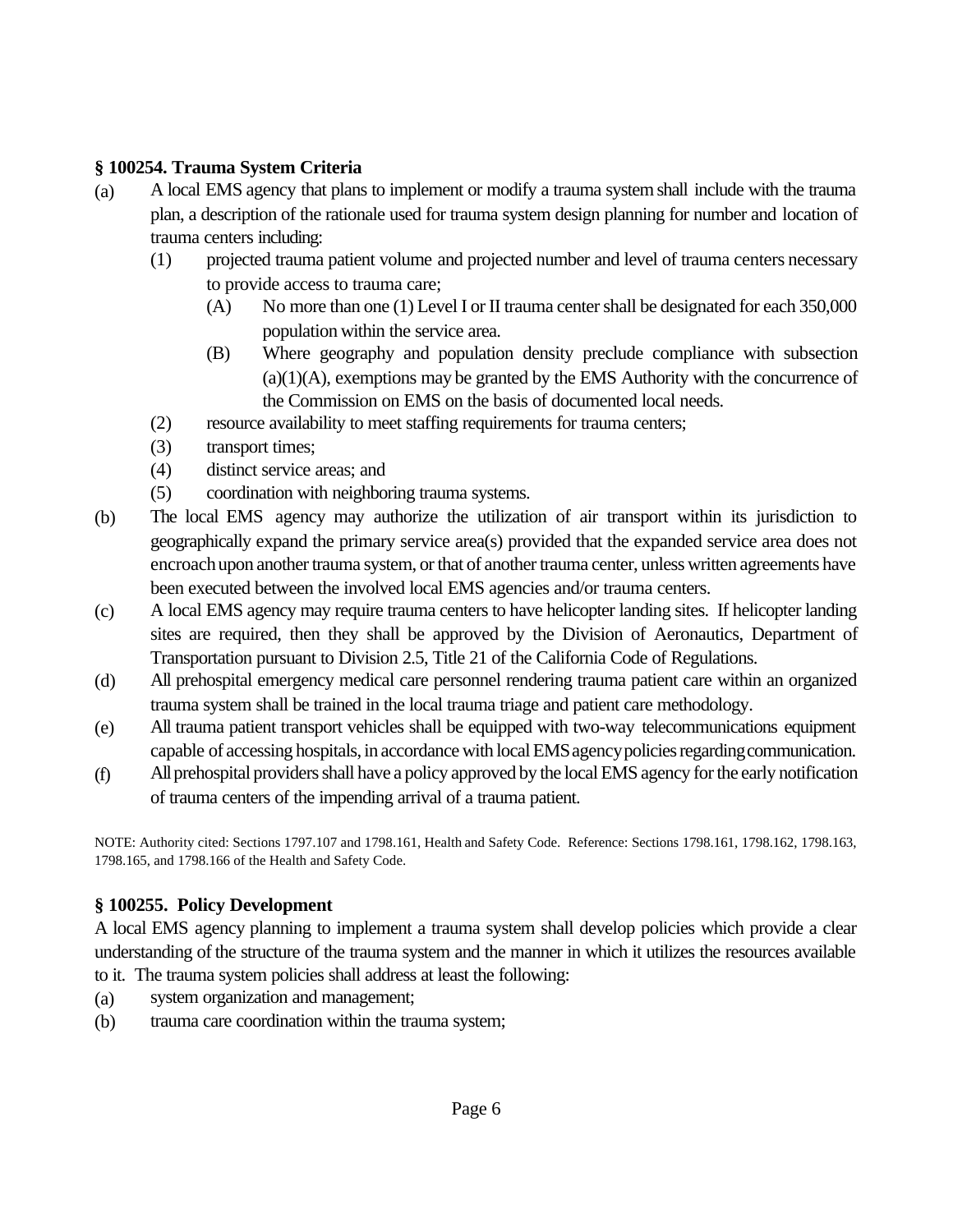- (c) trauma care coordination with neighboring jurisdictions, including EMS agency/system agreements;
- (d) data collection and management;
- (e) fees, including those for application, designation and redesignation, monitoring and evaluation;
- (f) establishment of service areas for trauma centers;
- (g) trauma center designation/redesignation process to include a written agreement between the local EMS agency and the trauma center;
- (h) coordination with all health care organizations within the trauma system to facilitate the transfer of an organization member in accordance with the criteria set forth in Article 5 of this Chapter;
- (i) coordination of EMS and trauma system for transportation including intertrauma center transfer and transfers from a receiving hospital to a trauma center;
- (j) the integration of pediatric hospitals, if applicable;
- (k) trauma center equipment;
- (l) ensuring the availability of trauma team personnel;
- (m) criteria for activation of trauma team;
- (n) mechanism for prompt availability of specialists;
- (o) quality improvement and system evaluation to include responsibilities of the multidisciplinary trauma peer review committee;
- (p) criteria for pediatric and adult trauma triage, including destination;
- (q) training of prehospital EMS personnel to include trauma triage;
- (r) public information and education about the trauma system;
- (s) marketing and advertising by trauma centers and prehospital providers as it relates to the trauma care system; and
- (t) coordination with public and private agencies and trauma centers in injury prevention programs.

NOTE: Authority cited: Sections 1797.107 and 1798.161, Health and Safety Code. Reference: Sections 1798.161 and 1798.163, Health and Safety Code.

# **§ 100256. Trauma Plan Development**

- (a) The initial plan for a trauma care system that is submitted to the EMS Authority shall be comprehensive with objectives that shall be clearly stated. The initial trauma care system plan shall contain at least the following:
	- (1) summary of the plan:
	- (2) organizational structure;
	- (3) needs assessment;
	- (4) inclusive trauma system design, which includes those facilities involved in the care of acutely injured patients, including coordination with neighboring agencies;
	- (5) documentation that any intercounty trauma center agreements have been approved by the EMS agencies of both counties;
	- (6) objectives;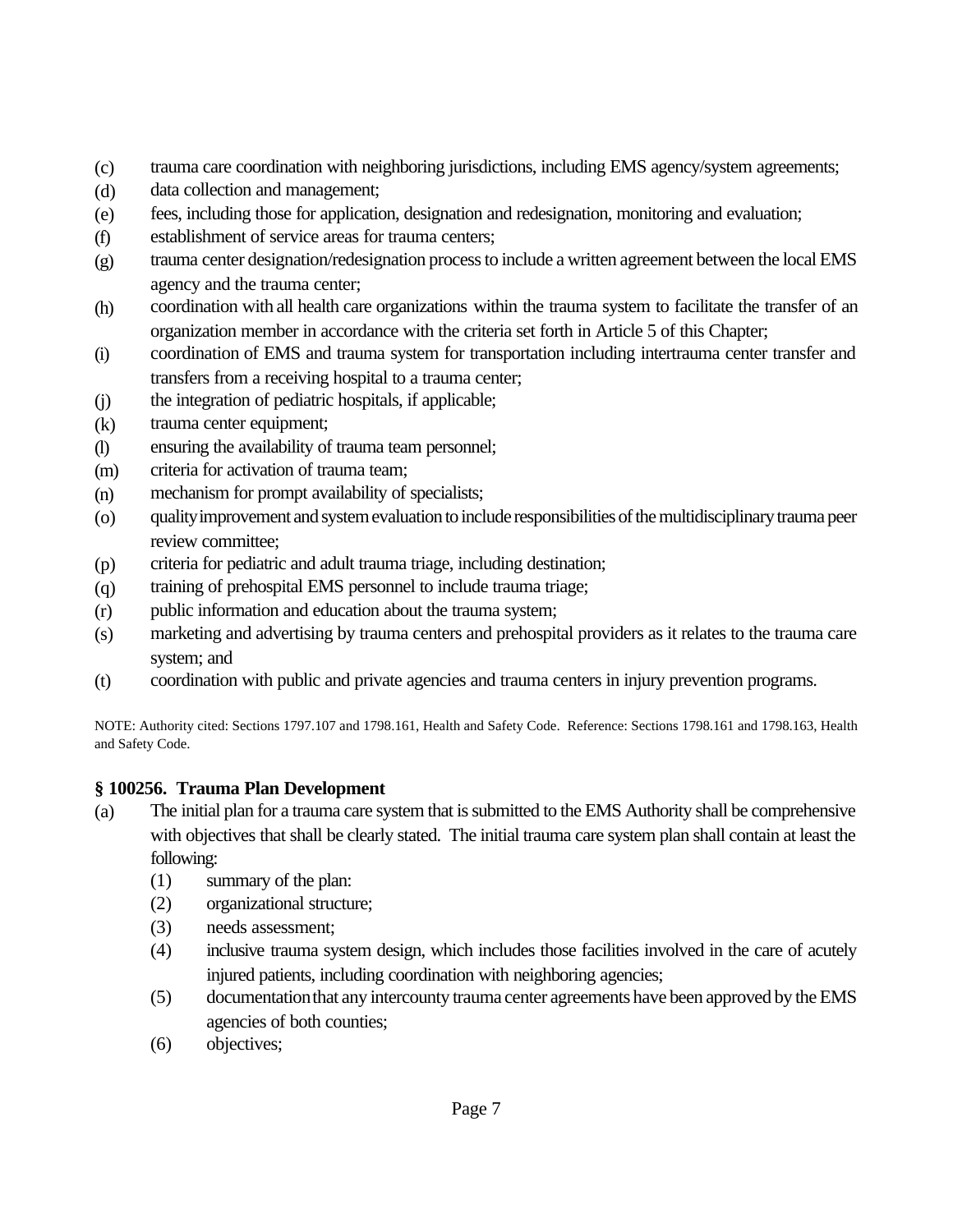- (7) implementation schedule;
- (8) fiscal impact of the system;
- (9) policy and plan development process;
- (10) written documentation of local approval; and
- (11) table of contents identifying where the information in this Section and Sections 100254, 100255 and 100257 of this Chapter can be found in the plan.
- (b) The system design shall address the operational implementation of the policies developed pursuant to Section 100255 and the following aspects of hospital service delivery:
	- (1) Critical care capability including but not limited to burns, spinal cord injury, rehabilitation and pediatrics;
	- (2) medical organization and management; and
	- (3) quality improvement.
- (c) A local EMS agency shall advise the EMS Authority when there are any changes or revisions in policy or plan development pursuant to the sections of this Article.

NOTE: Authority cited: Sections 1797.107 and 1798.161, Health and Safety Code. Reference: Sections 1797.258, 1798.161, and 1798.166 Health and Safety Code.

### **§ 100257. Data Collection**

- (a) The local EMS agency shall develop and implement a standardized data collection instrument and implement a data management system for trauma care.
	- (1) The system shall include the collection of both prehospital and hospital patient care data, as determined by the local EMS agency;
	- (2) trauma data shall be integrated into the local EMS agency and State EMS Authority data management system; and
	- (3) all hospitals that receive trauma patients shall participate in the local EMS agency data collection effort in accordance with local EMS agencies policies and procedures.
- (b) The prehospital data shall include at least those data elements required on the EMT-II or EMT-P patient care record, as specified in Section 100129 of the EMT-II regulations and Section 100176 of the EMT-P regulations.
- (c) The hospital data shall include at least the following, when applicable:
	- (1) Time of arrival and patient treatment in:
		- (A) Emergency department or trauma receiving area; and
		- (B) operating room.
	- (2) Dates for:
		- (A) Initial admission;
		- (B) intensive care; and
		- (C) discharge.
	- (3) Discharge data, including: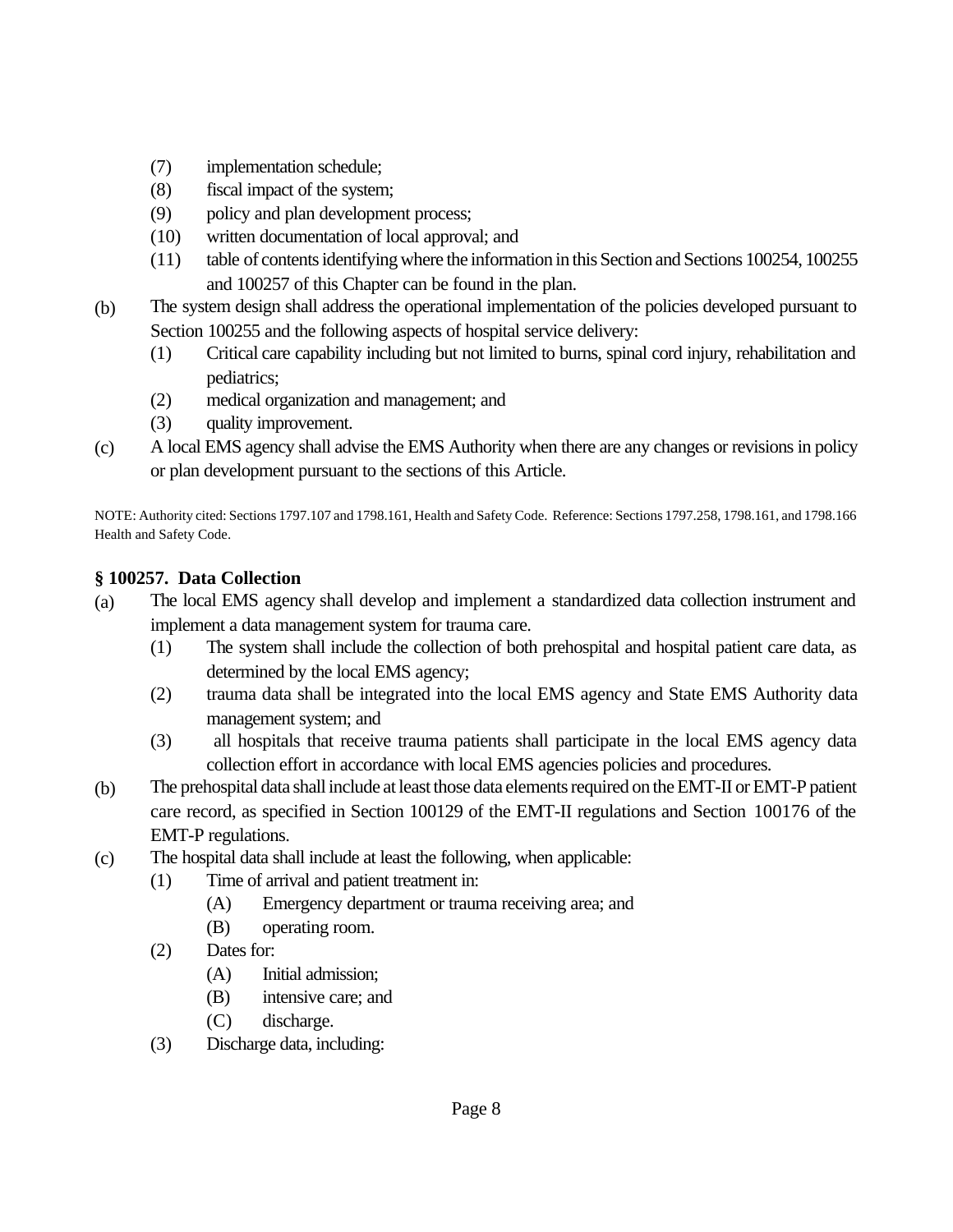- (A) Total hospital charges (aggregate dollars only);
- (B) patient destination; and
- (C) discharge diagnosis.
- (4) The local EMS agency shall provide periodic reports to all hospitals participating in the trauma system.

NOTE: Authority cited: Sections 1797.107 and 1798.161, Health and Safety Code. Reference: Section 1798.161, Health and Safety Code.

## **§ 100258. Trauma System Evaluation**

- (a) The local EMS agency shall be responsible for the development and ongoing evaluation of the trauma system.
- (b) The local EMS agency shall be responsible for the development of a process to receive information from EMS providers, participating hospitals and the local medical community on the evaluation of the trauma system, including but not limited to:
	- (1) trauma plan;
	- (2) triage criteria;
	- (3) activation of trauma team; and
	- (4) notification of specialists.
- (c) The local EMS agency shall be responsible for periodic performance evaluation of the trauma system, which shall be conducted at least every two  $(2)$  years. Results of the trauma system evaluation shall be made available to system participants.
- (d) The local EMS agency shall be responsible for ensuring that trauma centers and other hospitals that treat trauma patients participate in the quality improvement process contained in Section 100265.

NOTE: Authority cited: Sections 1797.107 and 1798.161, Health and Safety Code. Reference: Section 1798.161, Health and Safety Code.

# **Article 3. Trauma Center Requirements**

## **§ 100259. Level I and Level II Trauma Centers**

- (a) A Level I or II trauma center is a licensed hospital which has been designated as a Level I or II trauma center by the local EMS agency. While both Level I and II trauma centers are similar, a Level I trauma center is required to have staff and resources not required of a Level II trauma center. The additional Level I requirements are located in Section 100260. Level I and II trauma centers shall have appropriate pediatric equipment and supplies and be capable of initial evaluation and treatment of pediatric trauma patients. Trauma centers without a pediatric intensive care unit, as outlined in (e)(1) of this section, shall establish and utilize written criteria for consultation and transfer of pediatric patients needing intensive care. A Level I or Level II trauma center shall have at least the following:
	- (1) A trauma program medical director who is a board-certified surgeon, whose responsibilities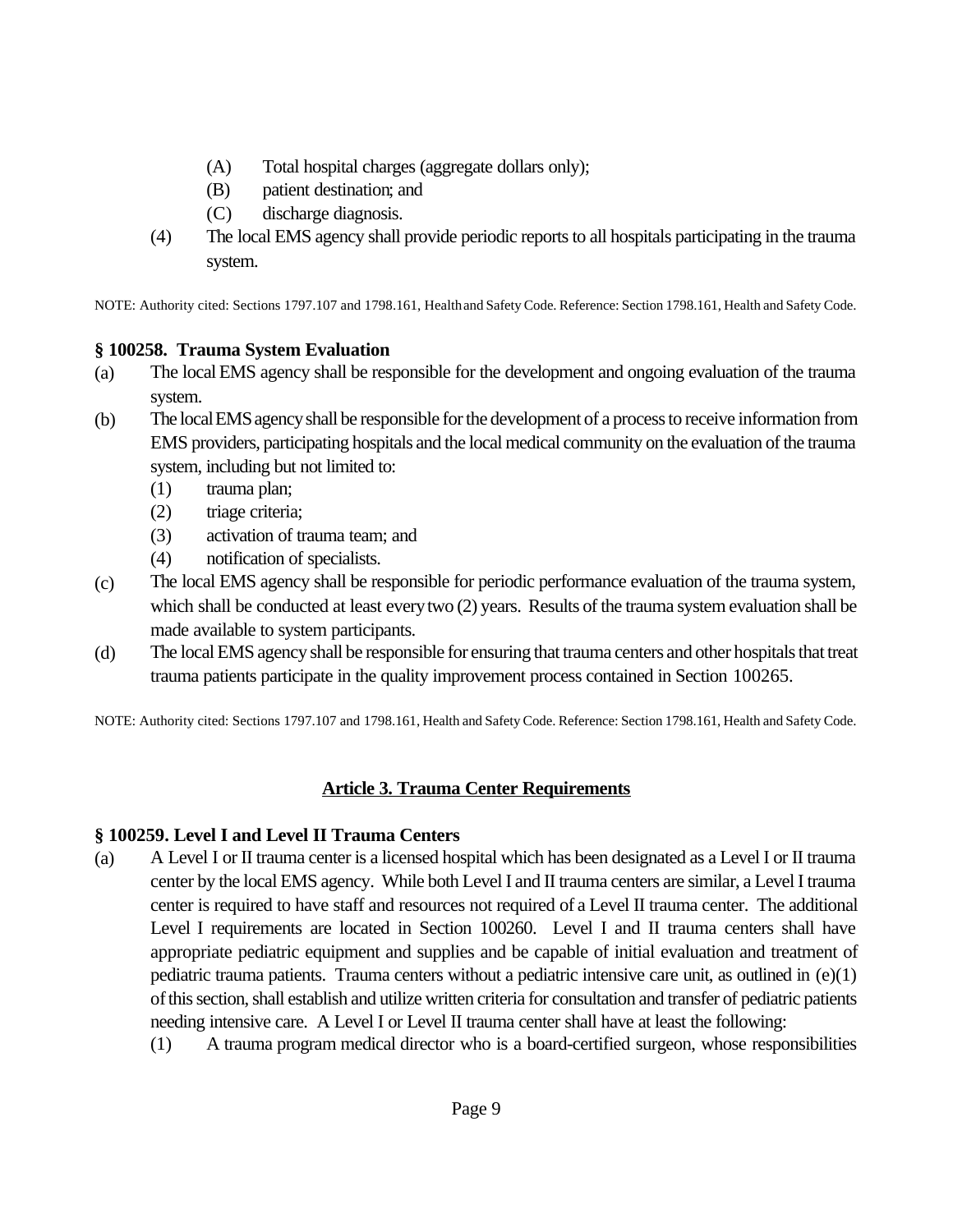include, but are not limited to, factors that affect all aspects of trauma care such as:

- (A) recommending trauma team physician privileges;
- (B) working with nursing and administration to support the needs of trauma patients;
- (C) developing trauma treatment protocols;
- (D) determining appropriate equipment and supplies for trauma care;
- (E) ensuring the development of policies and procedures to manage domestic violence, elder and child abuse and neglect;
- (F) having authority and accountability for the quality improvement peer review process;
- (G) correcting deficiencies in trauma care or excluding from trauma call those trauma team members who no longer meet standards;
- (H) coordinating pediatric trauma care with other hospital and professional services;
- (I) coordinating with local and State EMS agencies;
- (J) assisting in the coordination of the budgetary process for the trauma program; and
- (K) identifying representatives from neurosurgery, orthopaedic surgery, emergency medicine, pediatrics and other appropriate disciplines to assist in identifying physicians from their disciplines who are qualified to be members of the trauma program.
- (2) A trauma nurse coordinator/manager who is a registered nurse with qualifications including evidence of educational preparation and clinical experience in the care of the adult and/or pediatric trauma patient, administrative ability, and responsibilities that include but are not limited to:
	- (A) organizing services and systems necessary for the multidisciplinary approach to the care of the injured patient;
	- (B) coordinating day-to-day clinical process and performance improvement as it pertains to nursing and ancillary personnel; and
	- (C) collaborating with the trauma program medical director in carrying out the educational, clinical, research, administrative and outreach activities of the trauma program.
- (3) A trauma service which can provide for the implementation of the requirements specified in this Section and provide for coordination with the local EMS agency.
- (4) A trauma team, which is a multidisciplinary team responsible for the initial resuscitation and management of the trauma patient.
- (5) Department(s), division(s), service(s) or section(s) that include at least the following surgical specialties, which are staffed by qualified specialists:
	- (A) general;
	- (B) neurologic;
	- (C) obstetric/gynecologic;
	- (D) ophthalmologic;
	- (E) oral or maxillofacial or head and neck;
	- (F) orthopaedic;
	- (G) plastic; and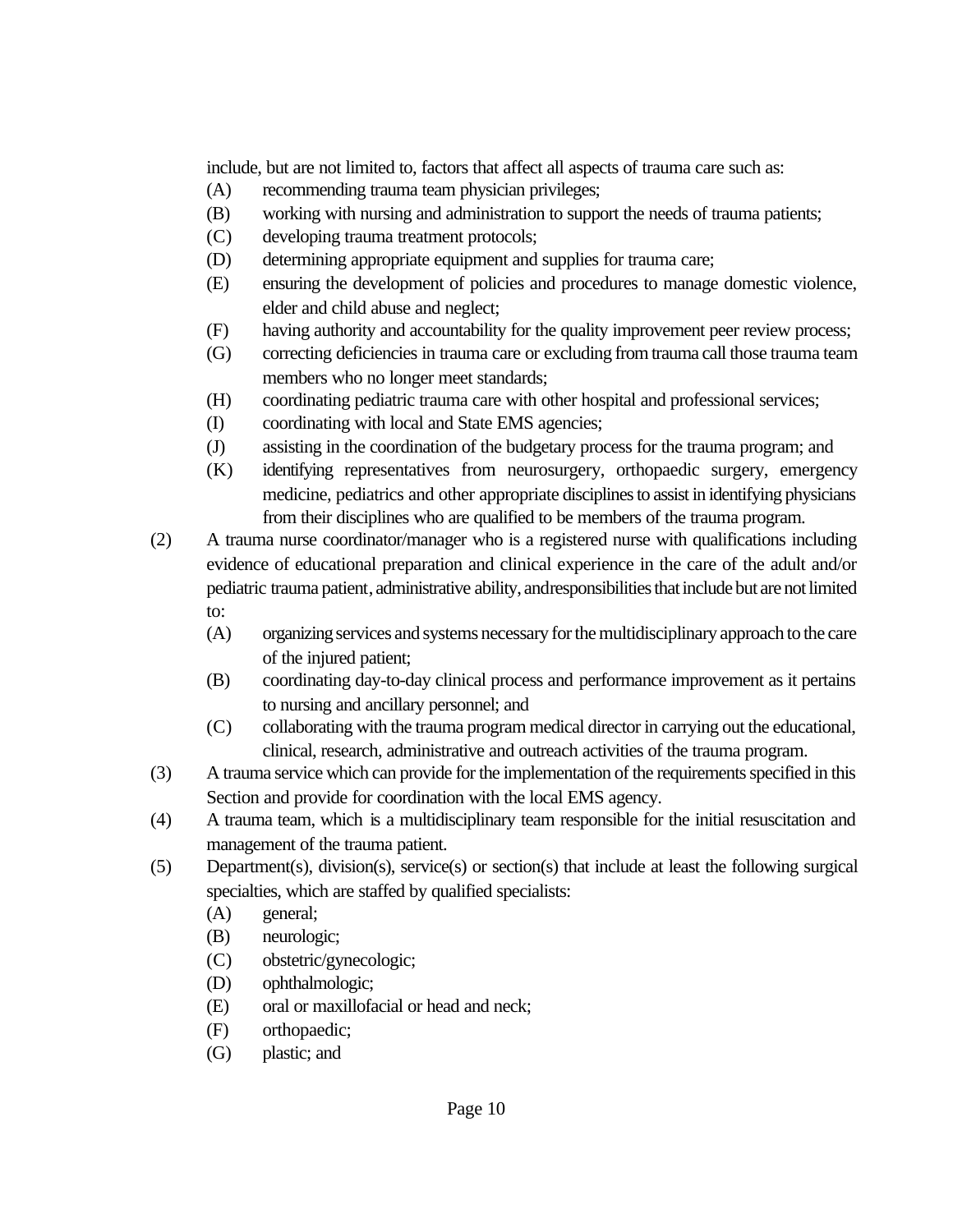- (H) urologic
- (6) Department(s), division(s), service(s) or section(s) that include at least the following non-surgical specialties, which are staffed by qualified specialists:
	- (A) anesthesiology;
	- (B) internal medicine;
	- (C) pathology;
	- (D) psychiatry; and
	- (E) radiology;
- (7) An emergency department, division, service or section staffed with qualified specialists in emergency medicine who are immediately available.
- (8) Qualified surgical specialist(s) or specialty availability, which shall be available as follows:
	- (A) general surgeon capable of evaluating and treating adult and pediatric trauma patients shall be immediately available for trauma team activation and promptly available for consultation;
	- (B) On-call and promptly available:
		- 1. neurologic;
		- 2. obstetric/gynecologic;
		- 3. ophthalmologic;
		- 4. oral or maxillofacial or head and neck;
		- 5. orthopaedic;
		- 6. plastic;
		- 7. reimplantation/microsurgery capability. This surgical service may be provided through a written transfer agreement; and
		- 8. urologic.
	- (C) Requirements may be fulfilled by supervised senior residents as defined in Section 100245 of this Chapter who are capable of assessing emergent situations in their respective specialties. When a senior resident is the responsible surgeon:
		- 1. the senior resident shall be able to provide the overall control and surgical leadership necessary for the care of the patient, including initiating surgical care;
		- 2. a staff trauma surgeon or a staff surgeon with experience in trauma care shall be on-call and promptly available;
		- 3. a staff trauma surgeon or a staff surgeon with experience in trauma care shall be advised of all trauma patient admissions, participate in major therapeutic decisions, and be present in the emergency department for major resuscitations and in the operating room for all trauma operative procedures.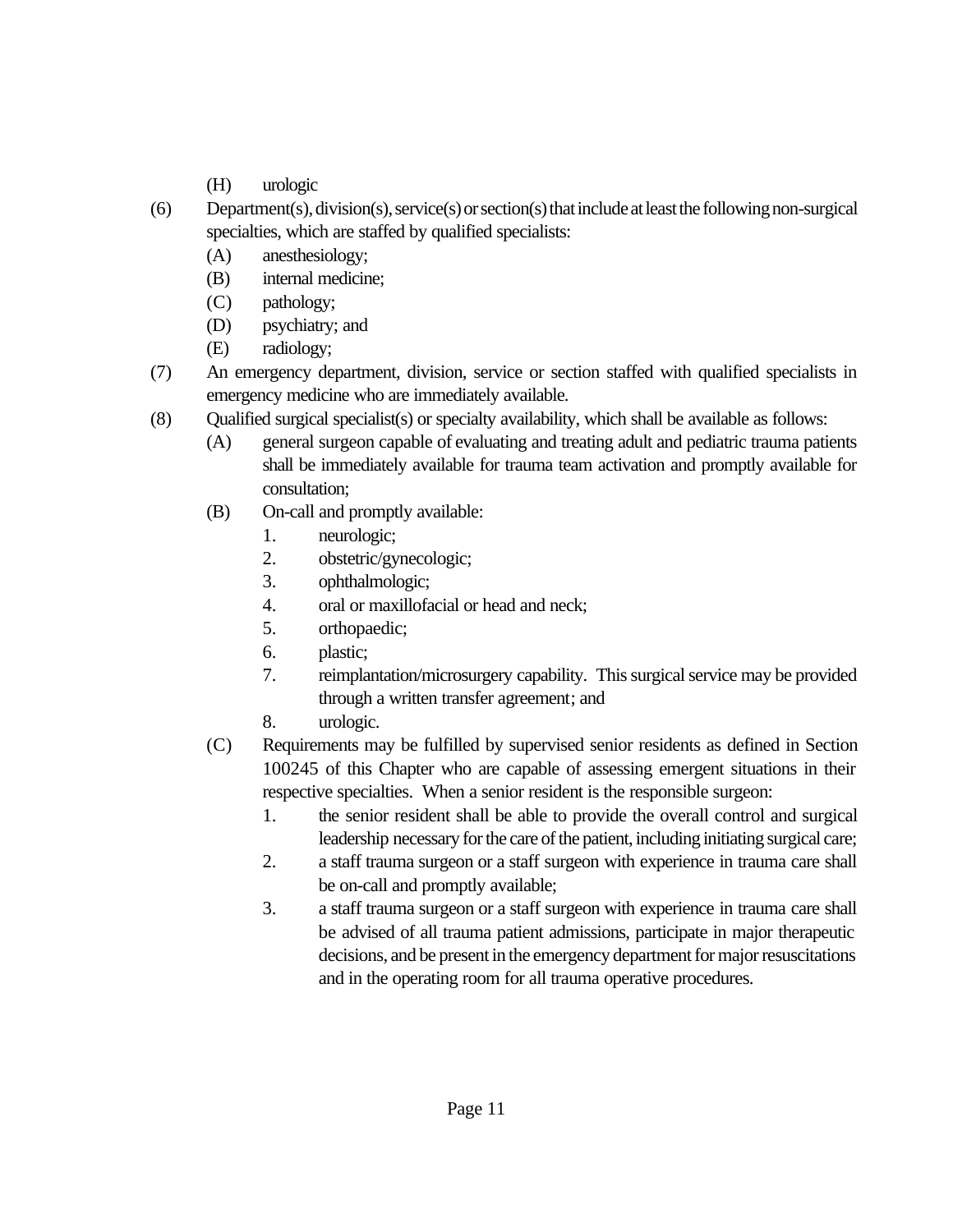- (D) Available for consultation or consultation and transfer agreements for adult and pediatric trauma patients requiring the following surgical services;
	- 1. burns;
	- 2. cardiothoracic;
	- 3. pediatric;
	- 4. reimplantation/microsurgery; and
	- 5. spinal cord injury.
- (9) Qualified non-surgical specialist(s) or specialty availability, which shall be available as follows:
	- (A) Emergency medicine, in-house and immediately available at all times. This requirement may be fulfilled by supervised senior residents, as defined in Section 100245 of this Chapter, in emergency medicine, who are assigned to the emergency department and are serving in the same capacity. In such cases, the senior resident(s) shall be capable of assessing emergency situations in trauma patients and of providing for initial resuscitation. Emergency medicine physicians who are qualified specialists in emergency medicine and are board certified in emergency medicine shall not be required by the local EMS agency to complete an advanced trauma life support (ATLS) course. Current ATLS verification is required for all emergency medicine physicians who provide emergency trauma care and are qualified specialists in a specialty other than emergency medicine.
	- (B) Anesthesiology. Level II shall be promptly available with a mechanism established to ensure that the anesthesiologist is in the operating room when the patient arrives. This requirement may be fulfilled by senior residents or certified registered nurse anesthetists who are capable of assessing emergent situations in trauma patients and of providing any indicated treatment and are supervised by the staff anesthesiologist. In such cases, the staff anesthesiologist on-call shall be advised about the patient, be promptly available at all times, and be present for all operations.
	- (C) Radiology, promptly available; and
	- (D) Available for consultation:
		- 1. cardiology;
		- 2. gastroenterology;
		- 3. hematology;
		- 4. infectious diseases;
		- 5. internal medicine:
		- 6. nephrology;
		- 7. neurology;
		- 8. pathology; and
		- 9. pulmonary medicine.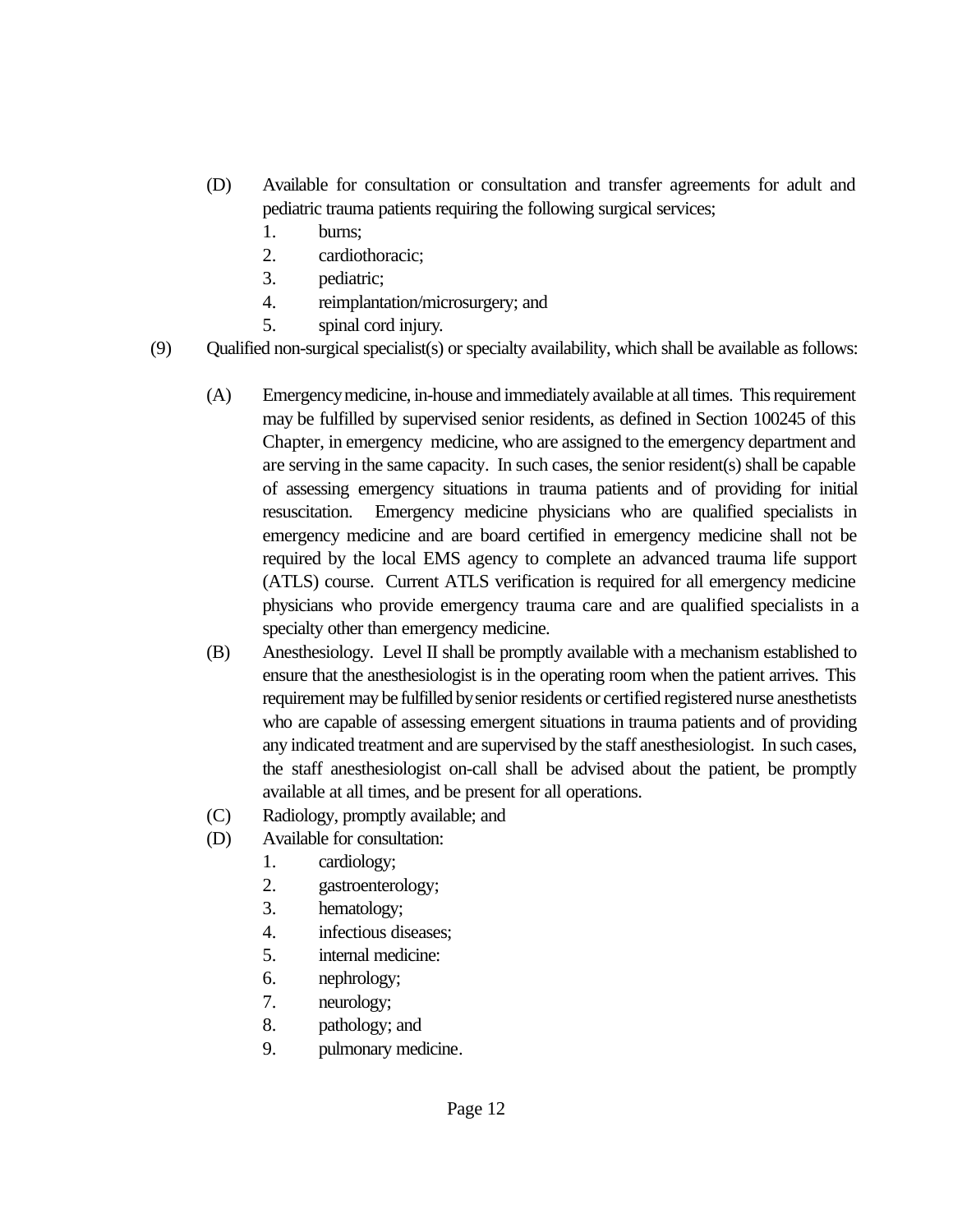- (b) In addition to licensure requirements, trauma centers shall have the following service capabilities:
	- (1) Radiological service. The radiological service shall have immediately available a radiological technician capable of performing plain film and computed tomography imaging. A radiological service shall have the following additional services promptly available:
		- (A) angiography; and
		- (B) ultrasound.
	- (2) Clinical laboratory service. A clinical laboratory service shall have:
		- (A) a comprehensive blood bank or access to a community central blood bank; and
		- (B) clinical laboratory services immediately available.
	- (3) Surgical service. A surgical service shall have an operating suite that is available or being utilized for trauma patients and that has:
		- (A) Operating staff who are promptly available unless operating on trauma patients and back-up personnel who are promptly available; and
		- (B) appropriate surgical equipment and supplies as determined by the trauma program medical director.
- (c) A Level I and II trauma center shall have a basic or comprehensive emergency service which has special permits issued pursuant to Chapter 1, Division 5 of Title 22. The emergency service shall:
	- (1) designate an emergency physician to be a member of the trauma team;
	- (2) provide emergency medical services to adult and pediatric patients; and
	- (3) have appropriate adult and pediatric equipment and supplies as approved by the director of emergency medicine in collaboration with the trauma program medical director.
- (d) In addition to the special permit licensing services, a trauma center shall have, pursuant to Section 70301 of Chapter 1, Division 5 of Title 22 of the California Code of Regulations, the following approved supplemental services:
	- (1) Intensive Care Service:
		- (A) the ICU shall have appropriate equipment and supplies as determined by the physician responsible for the intensive care service and the trauma program medical director;
		- (B) The ICU shall have a qualified specialist promptly available to care for trauma patients in the intensive care unit. The qualified specialist may be a resident with two (2) years of training who is supervised by the staff intensivist or attending surgeon who participates in all critical decision making; and
		- (C) the qualified specialist in (B) above shall be a member of the trauma team.
	- (2) Burn Center. This service may be provided through a written transfer agreement with a Burn Center.
	- (3) Physical Therapy Service. Physical therapy services to include personnel trained in physical therapy and equipped for acute care of the critically injured patient.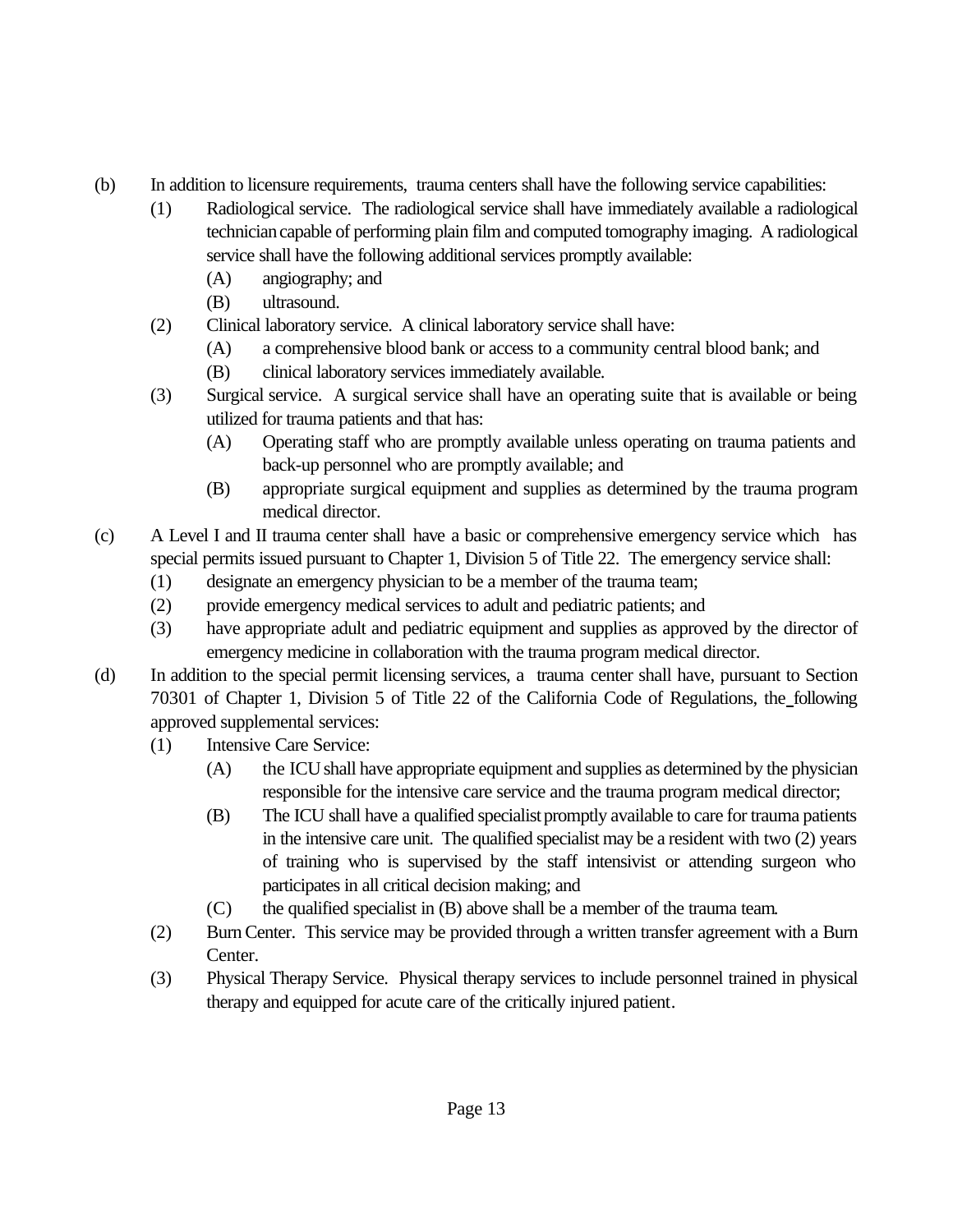- (4) Rehabilitation Center. Rehabilitation services to include personnel trained in rehabilitation care and equipped for acute care of the critically injured patient. These services may be provided through a written transfer agreement with a rehabilitation center.
- (5) Respiratory Care Service. Respiratory care services to include personnel trained in respiratory therapy and equipped for acute care of the critically injured patient.
- (6) Acute hemodialysis capability.
- (7) Occupational therapy service. Occupational therapy services to include personnel trained in occupational therapy and equipped for acute care of the critically injured patient.
- (8) Speech therapy service. Speech therapy services to include personnel trained in speech therapy and equipped for acute care of the critically injured patient.
- (9) Social Service.
- (e) A trauma center shall have the following services or programs that do not require a license or special permit.
	- (1) Pediatric Service. In addition to the requirements in Division 5 of Title 22 of the California Code of Regulations, the pediatric service providing in-house pediatric trauma care shall have:
		- (A) a pediatric intensive care unit approved by the California State Department of Health Services' California Children Services (CCS); or a written transfer agreement with an approved pediatric intensive care unit. Hospitals without pediatric intensive care units shall establish and utilize written criteria for consultation and transfer of pediatric patients needing intensive care; and
		- (B) a multidisciplinary team to manage child abuse and neglect.
	- (2) Acute spinal cord injury management capability. This service may be provided through a written transfer agreement with a Rehabilitation Center;
	- (3) Protocol to identify potential organ donors as described in Division 7, Chapter 3.5 of the California Health and Safety Code;
	- (4) An outreach program, to include:
		- (A) capability to provide both telephone and on-site consultations with physicians in the community and outlying areas; and
		- (B) trauma prevention for the general public;
	- (5) Written interfacility transfer agreements with referring and specialty hospitals;
	- (6) Continuing education. Continuing education in trauma care shall be provided for:
		- (A) staff physicians;
		- (B) staff nurses;
		- (C) staff allied health personnel;
		- (D) EMS personnel; and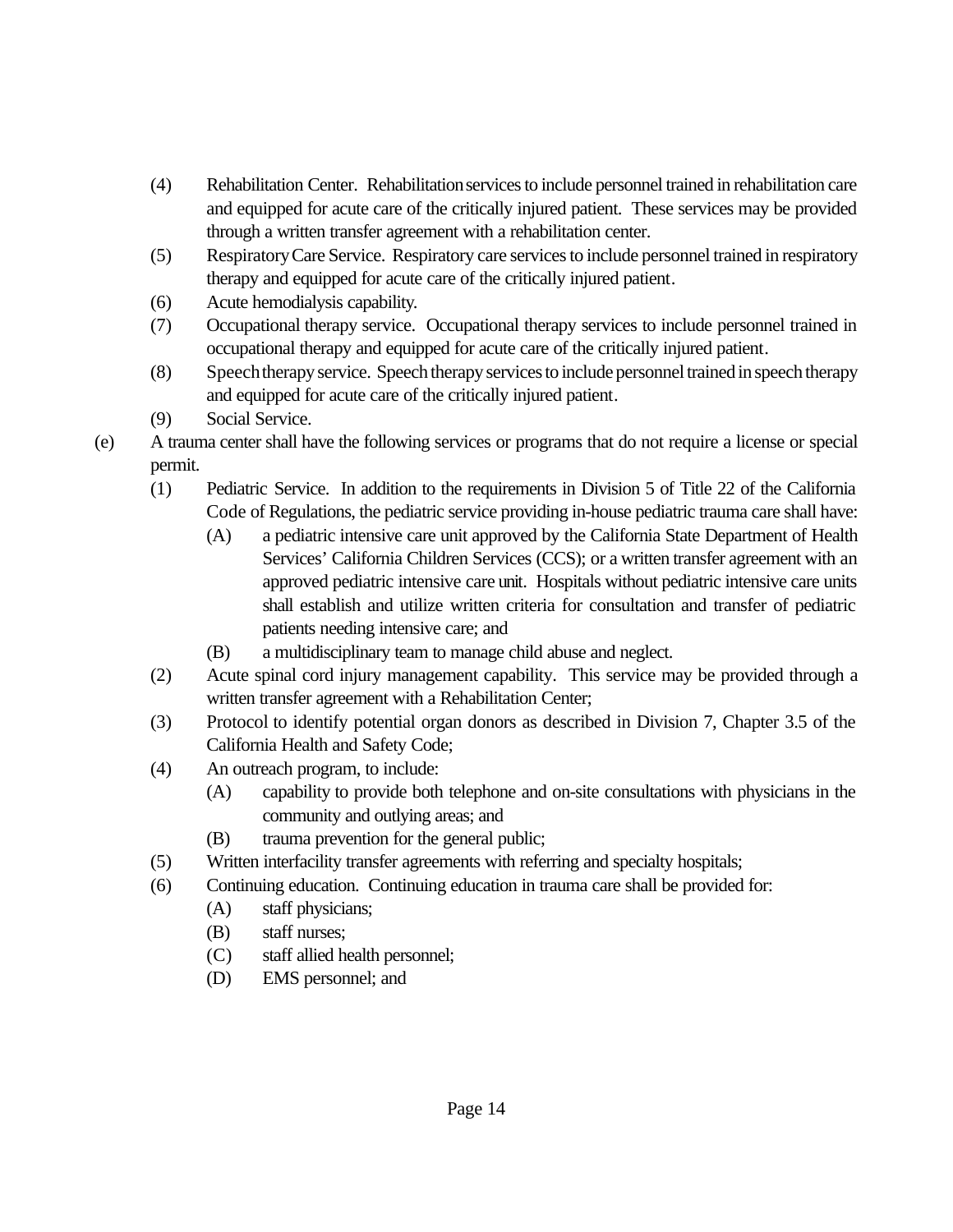(E) other community physicians and health care personnel.

NOTE: Authority cited: Sections 1797.107 and 1798.161, Health and Safety Code. Reference: Sections 1798.161 and 1798.165, Health and Safety Code.

## **§100260. Additional Level I Criteria**

In addition to the above requirements, a Level I trauma center shall have:

- (a) One of the following patient volumes annually:
	- (1) a minimum of 1200 trauma program hospital admissions, or
	- (2) a minimum of 240 trauma patients per year whose Injury Severity Score (ISS) is greater than 15, or
	- (3) an average of 35 trauma patients (with an ISS score greater than 15) per trauma program surgeon per year.
- (b) Additional qualified surgical specialists or specialty availability on-call and promptly available:
	- (1) cardiothoracic; and
	- (2) pediatrics;
- (c) A surgical service that has at least the following:
	- (1) operating staff who are immediately available unless operating on trauma patients and back-up personnel who are promptly available.
	- (2) cardiopulmonary bypass equipment; and
	- (3) operating microscope.
- (d) Anesthesiology immediately available. This requirement may be fulfilled by senior residents or certified registered nurse anesthetists who are capable of assessing emergent situations in trauma patients and of providing treatment and are supervised by the staff anesthesiologist.
- (e) An intensive care unit with a qualified specialist in-house and immediately available to care for trauma patients in the intensive care unit. The qualified specialist may be a resident with two (2) years of training who is supervised by the staff intensivist or attending surgeon who participates in all critical decision making.
- (f) A Trauma research program; and
- (g) An ACGME approved surgical residency program.

NOTE: Authority cited: Sections 1797.107 and 1798.161, Health and Safety Code. Reference: Sections 1798.161 and 1798.165, Health and Safety Code.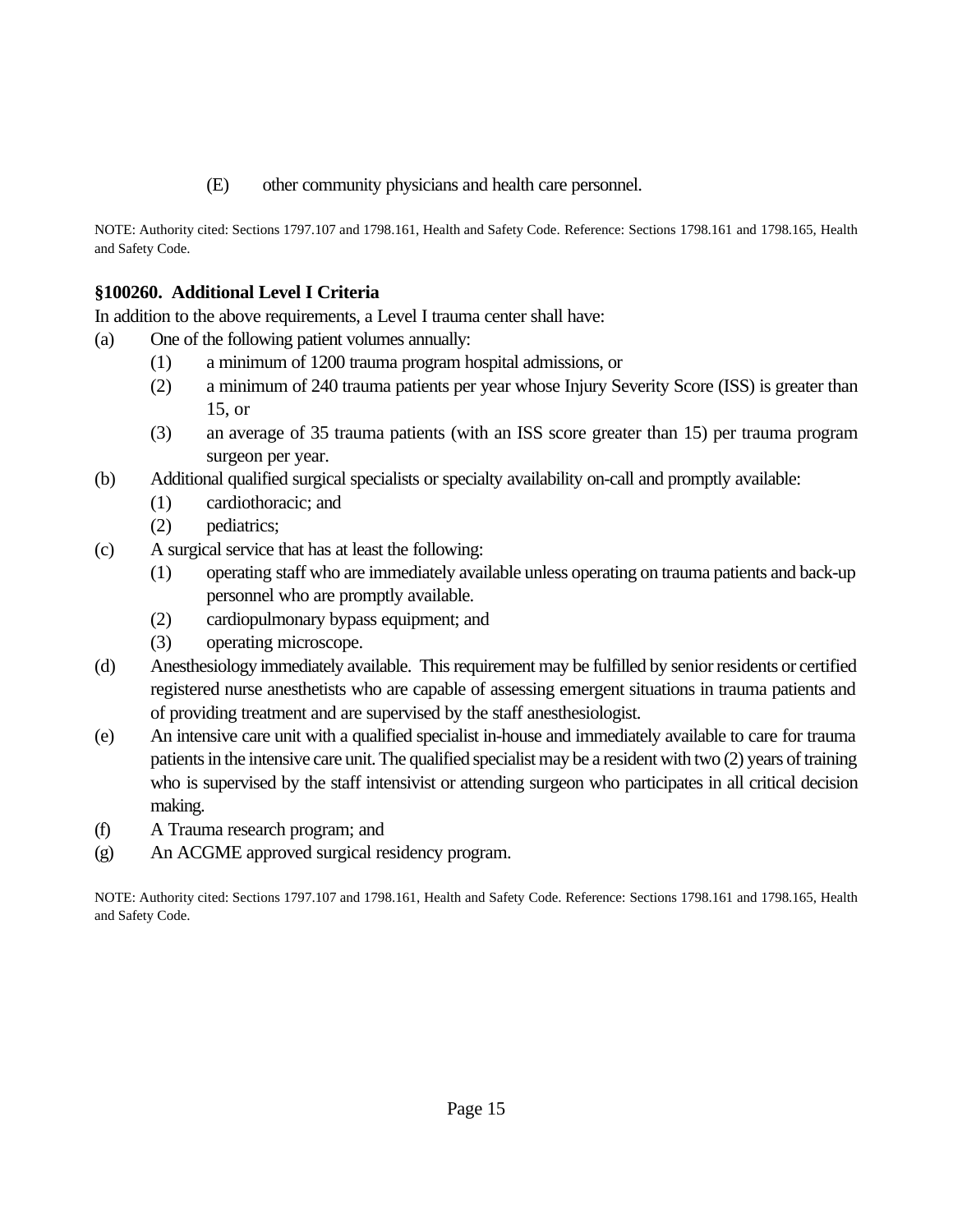### **100261. Level I and Level II Pediatric Trauma Centers**

- (a) A Level I or II pediatric trauma center is a licensed hospital which has been designated as a Level I or II pediatric trauma center by the local EMS agency. While both Level I and II pediatric trauma centers are similar, a Level I pediatric trauma center is required to have staff and resources not required of a Level II pediatric trauma center. The additional Level I requirements for pediatric trauma centers are located in Section 100262. A Level I or Level II pediatric trauma center shall have at least the following:
	- (1) A pediatric trauma program medical director who is a board-certified surgeon with experience in pediatric trauma care (may also be trauma program medical director for adult trauma services), whose responsibilities include, but are not limited to, factors that affect all aspects of pediatric trauma care such as:
		- (A) recommending pediatric trauma team physician privileges;
		- (B) working with nursing and administration to support the needs of pediatric trauma patients;
		- (C) developing pediatric trauma treatment protocols;
		- (D) determining appropriate equipment and supplies for pediatric trauma care;
		- (E) ensuring the development of policies and procedures to manage domestic violence and child abuse and neglect;
		- (F) having authority and accountability for the pediatric trauma quality improvement peer review process;
		- (G) correcting deficiencies in pediatric trauma care or excluding from trauma call those trauma team members who no longer meet standards;
		- (H) coordinating pediatric trauma care with other hospital and professional services;
		- (I) coordinating with local and State EMS agencies;
		- (J) assisting in the coordination of the budgetary process for the trauma program; and
		- (K) identifying representatives from neurosurgery, orthopedic surgery, emergency medicine, pediatrics and other appropriate disciplines to assist in identifying physicians from their disciplines who have pediatric trauma care experience and who are qualified to be members of the pediatric trauma program.
	- (2) A pediatric trauma nurse coordinator/manager who is a registered nurse with qualifications (may also be trauma nurse coordinator/manager for adult trauma services) including evidence of educational preparation and clinical experience in the care of pediatric trauma patients, administrative ability, and responsibilities that include but are not limited to factors that affect all aspects of pediatric trauma care, including:
		- (A) organizing services and systems necessary for the multidisciplinary approach to the care of the injured child;
		- (B) coordinating day-to-day clinical process and performance improvement as it pertains to pediatric trauma nursing and ancillary personnel; and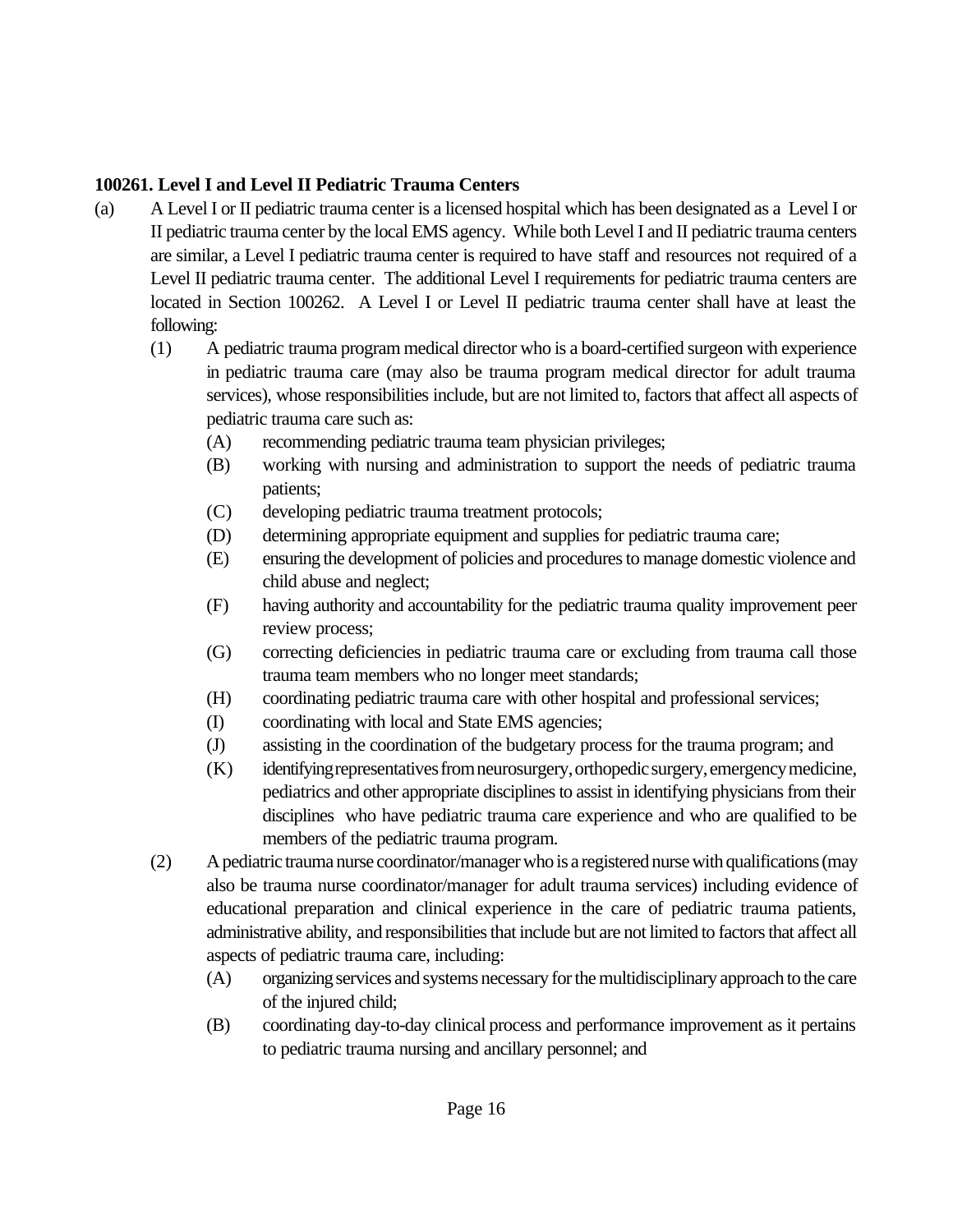- (C) collaborating with the pediatric trauma program medical director in carrying out the educational, clinical, research, administrative and outreach activities of the pediatric trauma program.
- (3) A pediatric trauma service which can provide for the implementation of the requirements specified in this section and provide for coordination with the local EMS agency.
- (4) A pediatric trauma team, which is a multidisciplinary team responsible for the initial resuscitation and management of the pediatric trauma patient.
	- (A) the pediatric trauma team leader shall be a surgeon with pediatric trauma experience as defined by the trauma program medical director;
	- (B) the remainder of the team shall include physician, nursing and support personnel in sufficient numbers to evaluate, resuscitate, treat and stabilize pediatric trauma patients.
- (5) Department(s), division(s), service(s) or section(s) that include at least the following surgical specialties and which are staffed by qualified specialists with pediatric experience:
	- (A) neurologic;
	- (B) obstetric/gynecologic (may be provided through a written transfer agreement with a hospital that has a department, division, service, or section that provides this service);
	- (C) ophthalmologic;
	- (D) oral or maxillofacial or head and neck;
	- (E) orthopaedic;
	- (F) pediatric;
	- (G) plastic;
	- (H) urologic; and
	- (I) microsurgery/reimplantation (may be provided through a written transfer agreement with a hospital that has a department, division, service, or section that provides this service).
- (6) Department(s), division(s), service(s), or section(s) that include at least the following nonsurgical specialities which are staffed by qualified specialists with pediatric experience:
	- (A) anesthesiology;
	- (B) cardiology;
	- (C) critical care;
	- (D) emergency medicine;
	- (E) gastroenterology;
	- (F) general pediatrics;
	- (G) hematology/oncology;
	- (H) infectious disease;
	- (I) neonatology;
	- (J) nephrology;
	- (K) neurology;
	- (L) pathology;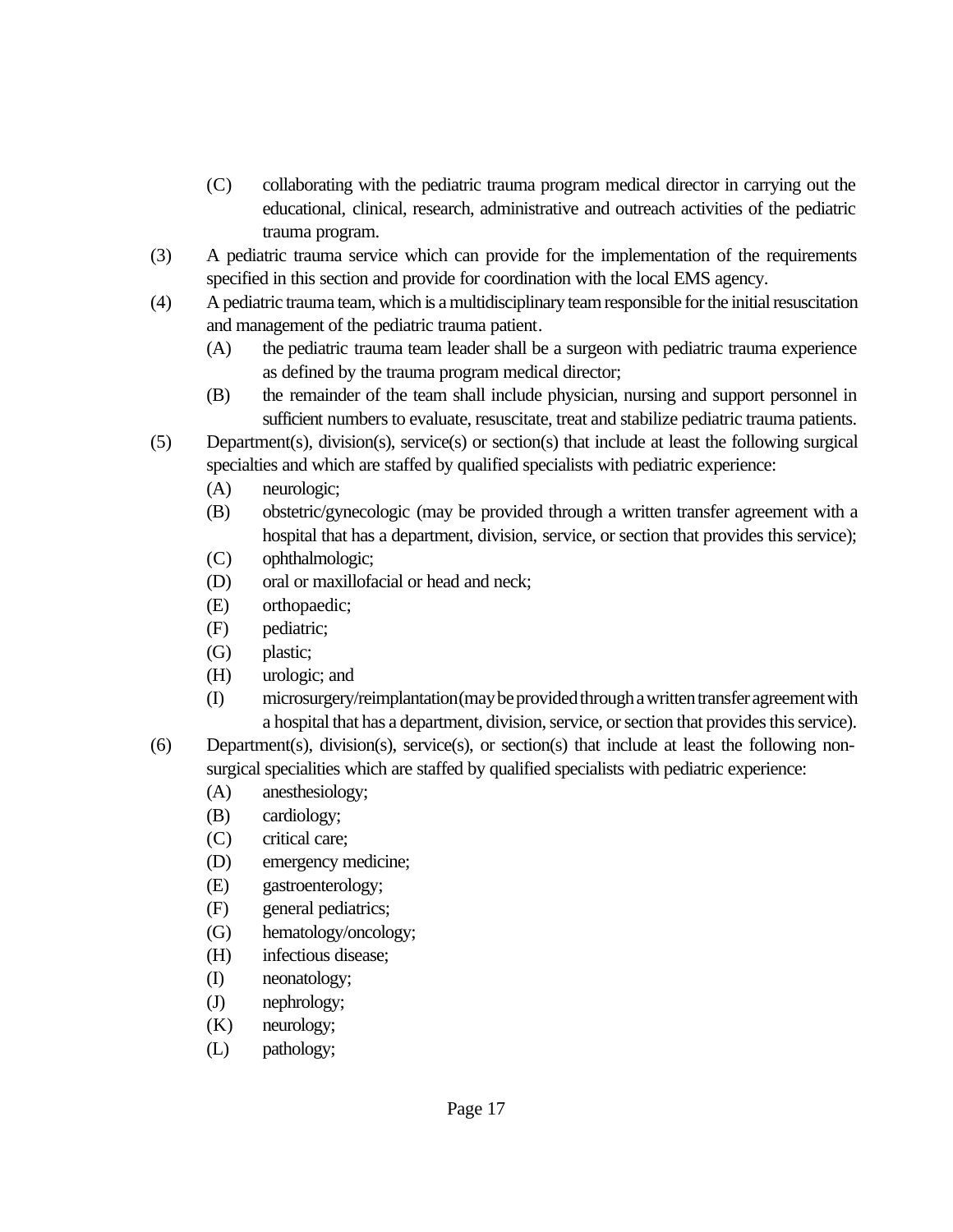- (M) psychiatry;
- (N) pulmonology;
- (O) radiology; and
- (P) rehabilitation/physical medicine. This requirement may be provided through a written agreement with a pediatric rehabilitation center.
- (7) An emergency department, division, service or section staffed with qualified specialists in emergency medicine with pediatric trauma experience, who are immediately available.
- (8) Qualified surgical specialist(s) or specialty availability, which shall be available as follows:
	- (A) Pediatric surgeon, capable of evaluating and treating pediatric trauma patients shall be immediately available for trauma team activation and promptly available for consultation. This requirement may be fulfilled by:
		- 1. a staff pediatric surgeon with experience in pediatric trauma care; or
		- 2. a staff trauma surgeon with experience in pediatric trauma care; or
		- 3. a senior general surgical resident who has completed at least three clinical years of surgical residency training. When a senior resident is the responsible surgeon:
			- a. the senior resident shall be able to provide the overall control and surgical leadership necessary for the care of the patient, including initiating surgical care; and
			- b. a staff pediatric surgeon with experience in pediatric trauma care or a staff trauma surgeon with experience in pediatric trauma care shall be on-call and promptly available; and
			- c. a staff pediatric surgeon or a staff surgeon with experience in pediatric trauma care shall participate in major therapeutic decisions, be advised of all pediatric trauma patient admissions and be present in the emergency department for major resuscitations and in the operating room for all trauma operative procedures.
	- (B) On-call and promptly available with pediatric experience;
		- 1. neurologic;
		- 2. obstetric/gynecologic. This surgical service may be provided through a written transfer agreement;
		- 3. ophthalmologic;
		- 4. oral or maxillofacial or head and neck;
		- 5. orthopaedic;
		- 6. plastic;
		- 7. reimplantation/microsurgery capability. This surgical service may be provided through a written transfer agreement;
		- 8. urologic;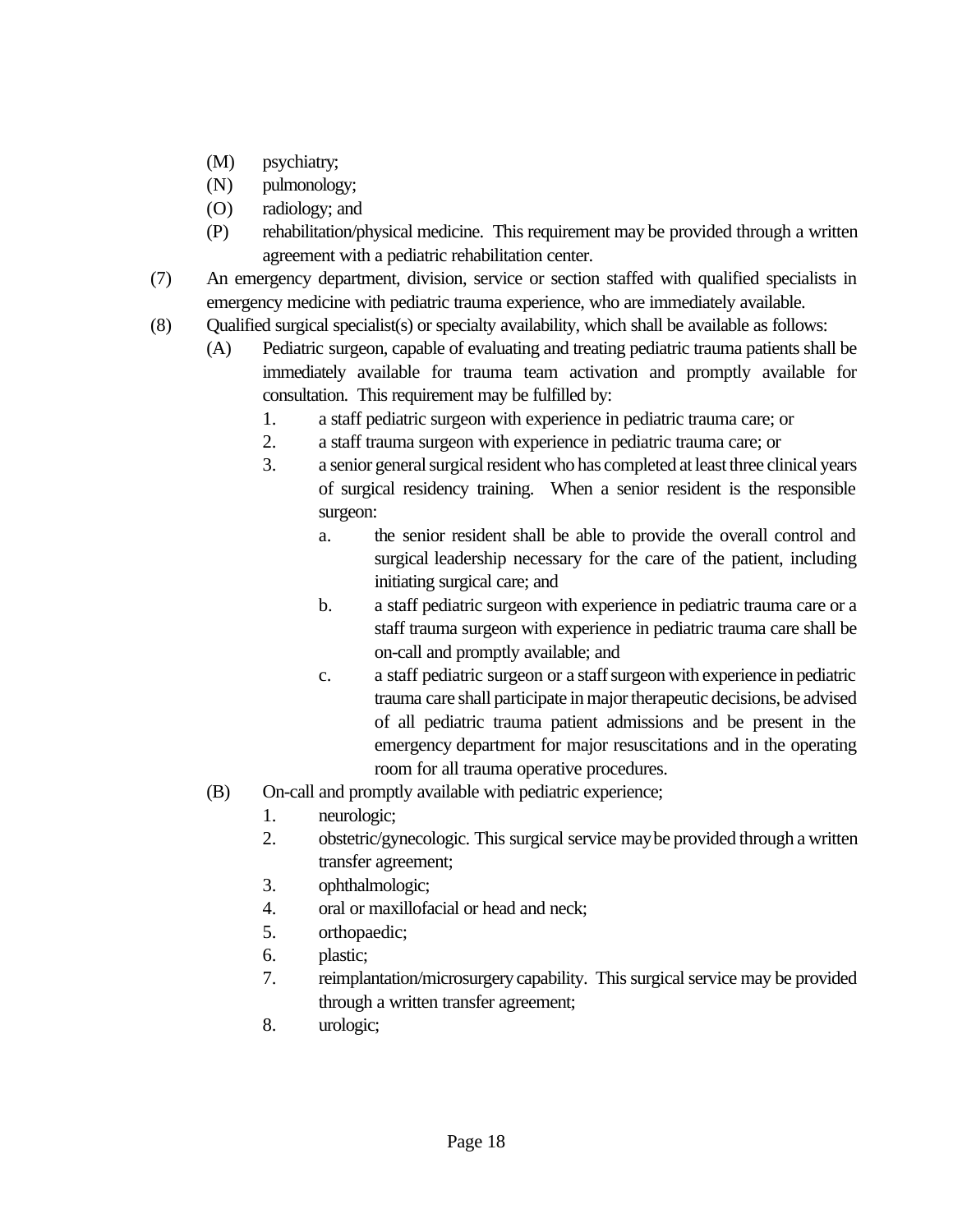- (C) Requirements may be fulfilled by supervised senior residents as defined in Section 100245 of this Chapter who are capable of assessing emergent situations in their respective specialties. When a senior resident is the responsible surgeon:
	- 1. The senior resident shall be able to provide the overall control and surgical leadership necessary for the care of the patient, including initiating surgical care;
	- 2. a staff trauma surgeon or a staff surgeon with experience in trauma care shall be on-call and promptly available;
	- 3. a staff trauma surgeon or a staff surgeon with experience in trauma care shall be advised of all trauma patient admissions, participate in major therapeutic decisions, and be present in the emergency department for major resuscitations and in the operating room for all trauma operative procedures.
- (D) Available for consultation or consultation and transfer agreements for pediatric trauma patients requiring the following surgical services;
	- 1. burns;
	- 2. cardiothoracic; and
	- 3. spinal cord injury.
- (9) Qualified nonsurgical specialist(s) or specialty availability, which shall be available as follows:
	- (A) Emergency medicine, in-house and immediately available at all times. This requirement may be fulfilled by a qualified specialist in pediatric emergency medicine; or a qualified specialist in emergency medicine with pediatric experience; or a subspecialty resident in pediatric emergency medicine who has completed at least one year of subspecialty residency education in pediatric emergency medicine. In such cases, the senior resident(s) shall be capable of assessing emergency situations in trauma patients and of providing for initial resuscitation. Emergency medicine physicians who are qualified specialists in emergency medicine and are board certified in emergency medicine or pediatric emergency medicine shall not be required by the local EMS agency to complete an advanced trauma life support course. Current ATLS verification is required for all emergency medicine physicians who provide emergency trauma care and are qualified specialists in a specialty other than emergency medicine. When a senior resident is the responsible emergency physician in-house:
		- 1. a qualified specialist in pediatric emergency medicine, or emergency medicine with pediatric experience shall be promptly available; and
		- 2. the qualified specialist on-call shall be notified of all patients who require resuscitation, operative surgical intervention, or intensive care unit admission.
	- (B) Anesthesiology, Level II shall be promptly available with a mechanism established to ensure that the anesthesiologist is in the operating room when the patient arrives. This requirement may be fulfilled by a senior resident or certified registered nurse anesthetists with pediatric experience who are capable of assessing emergent situations in pediatric trauma patients and of providing any indicated treatment and are supervised by the staff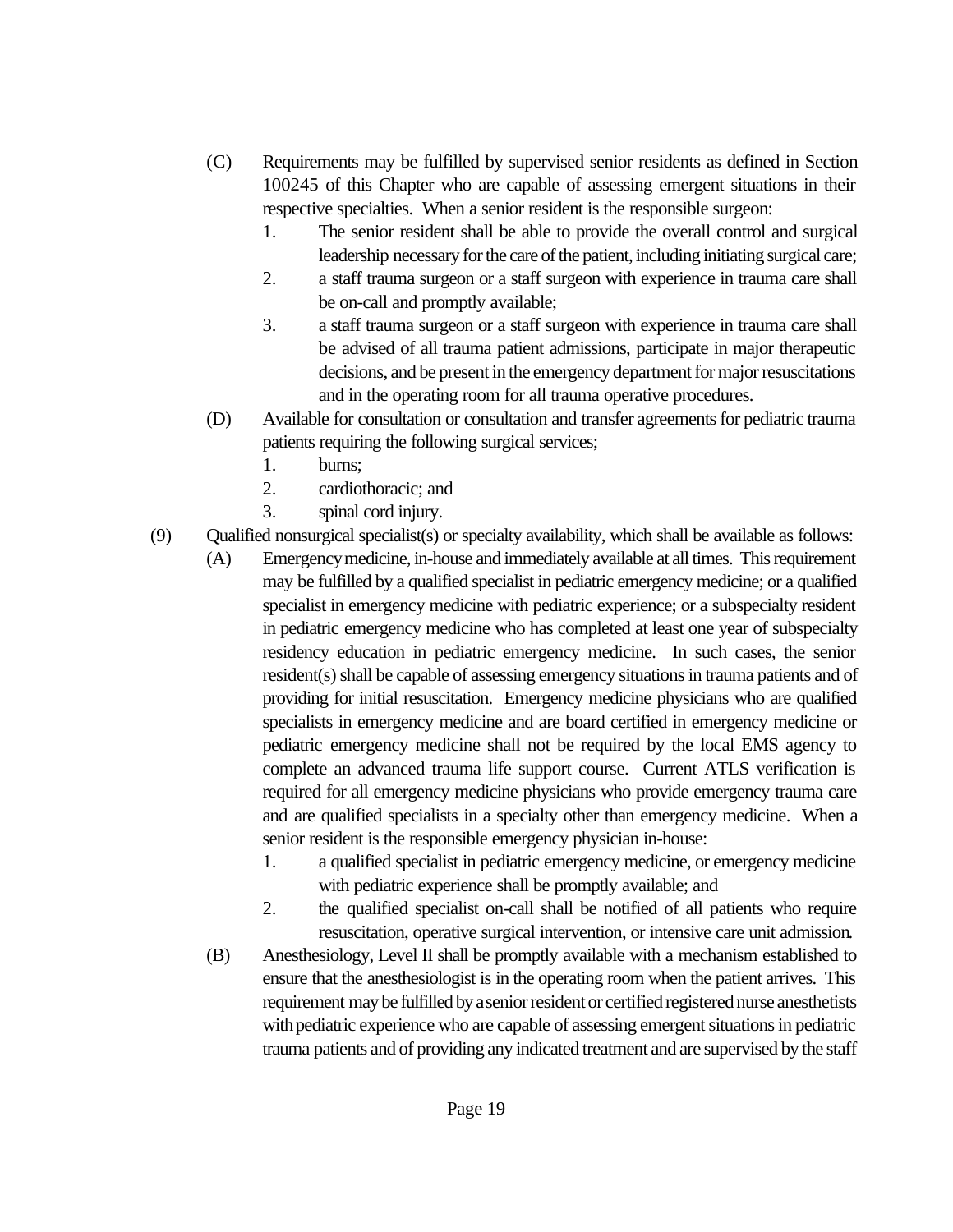anesthesiologist. In such cases, the staff anesthesiologist with pediatric experience oncall shall be advised about the patient, be promptly available at all times, and be present for all operations.

- (C) Radiology, promptly available; and
- (D) Available for consultation or provided through transfer agreement, qualified specialists with pediatric experience:
	- a. adolescent medicine;
	- b. child development;
	- c. genetics/dysmorphology;
	- d. neuroradiology;
	- e. obstetrics;
	- f. pediatric allergy and immunology;
	- g. pediatric dentistry;
	- h. pediatric endocrinology;
	- i. pediatric pulmonology; and
	- j. rehabilitation/physical medicine.
- (E) Pediatric critical care, in-house and immediately available. The in-house requirement may be fulfilled by:
	- 1. a qualified specialist in pediatric critical care medicine; or
	- 2. a qualified specialist in anesthesiology with experience in pediatric critical care;
	- 3. a qualified surgeon with expertise in pediatric critical care; or
	- 4. a physician who has completed at least two years of residency in pediatrics. When a senior resident is the responsible pediatric critical care physician then:
		- a. a qualified specialist in pediatric critical care medicine, or a qualified specialist in anesthesiology with experience in pediatric critical care, shall be on-call and promptly available; and;
		- b. the qualified specialist on-call shall be advised about all patients who may require admission to the pediatric intensive care unit and shall participate in all major therapeutic decisions and interventions;
- (F) Qualified specialists with pediatric experience shall be on the hospital staff and available for consultation:
	- 1. general pediatrics;
	- 2. mental health;
	- 3. neonatology;
	- 4. nephrology;
	- 5. pathology;
	- 6. pediatric cardiology;
	- 7. pediatric gastroenterology;
	- 8. pediatric hematology/oncology;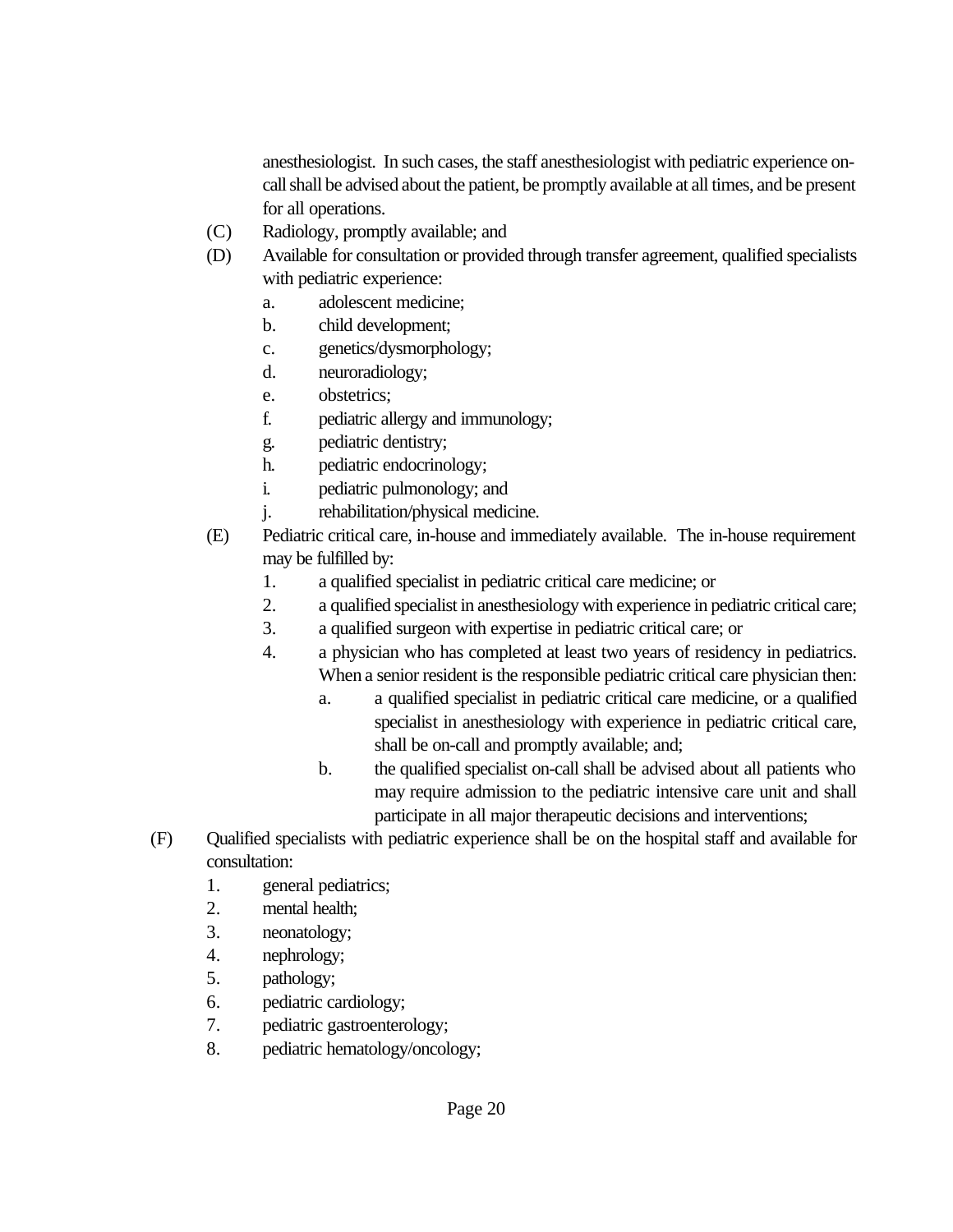- 9. pediatric infectious disease;
- 10. pediatric neurology; and
- 11. pediatric radiology.
- (b) In addition to licensure requirements, pediatric trauma centers shall have the following service capabilities:
	- (1) Radiological service. The radiological service shall have in-house and immediately available a radiological technician capable of performing plain film and computed tomography imaging. A radiological service shall have the following additional services promptly available for children:
		- (A) angiography; and
		- (B) ultrasound.
	- (2) Clinical laboratory service. A clinical laboratory service shall have:
		- (A) a comprehensive blood bank or access to a community central blood bank; and
		- (B) clinical laboratory services immediately available with micro sampling capability.
	- (3) Surgical service. A surgical service shall have an operating suite that is available or being utilized for trauma patients and that has:
		- (A) Operating staff who are promptly available unless operating on a trauma patient and back up personnel who are promptly available; and
		- (B) appropriate surgical equipment and supplies as determined by the pediatric trauma program medical director.
	- (4) Nursing services that are staffed by qualified licensed nurses with education, experience, and demonstrated clinical competence in the care of critically ill and injured children.
- (c) A Level I and II pediatric trauma center shall have a basic or comprehensive emergency service which have special permits issued pursuant to Chapter 1, Division 5 of Title 22. The emergency service shall:
	- (1) designate an emergency physician to be a member of the pediatric trauma team;
	- (2) provide emergency medical services to pediatric patients; and
	- (3) have appropriate pediatric equipment and supplies as approved by the director of emergency medicine in collaboration with the trauma program medical director.
- (d) In addition to the special permit licensing services, a pediatric trauma center shall have, pursuant to Section 70301 of Chapter 1, Division 5 of Title 22 of the California Code of Regulations, the following approved supplemental services:
	- (1) Burn Center. This service may be provided through a written transfer agreement with a Burn Center;
	- (2) Physical Therapy Service. Physical therapy services to include personnel trained in pediatric physical therapy and equipped for acute care of the critically injured child;
	- (3) Rehabilitation Center. Rehabilitation services to include personnel trained in rehabilitation care and equipped for acute care of the critically injured patient. These services may be provided through a written transfer agreement with a rehabilitation center;
	- (4) Respiratory Care Service. Respiratory care services to include personnel trained in respiratory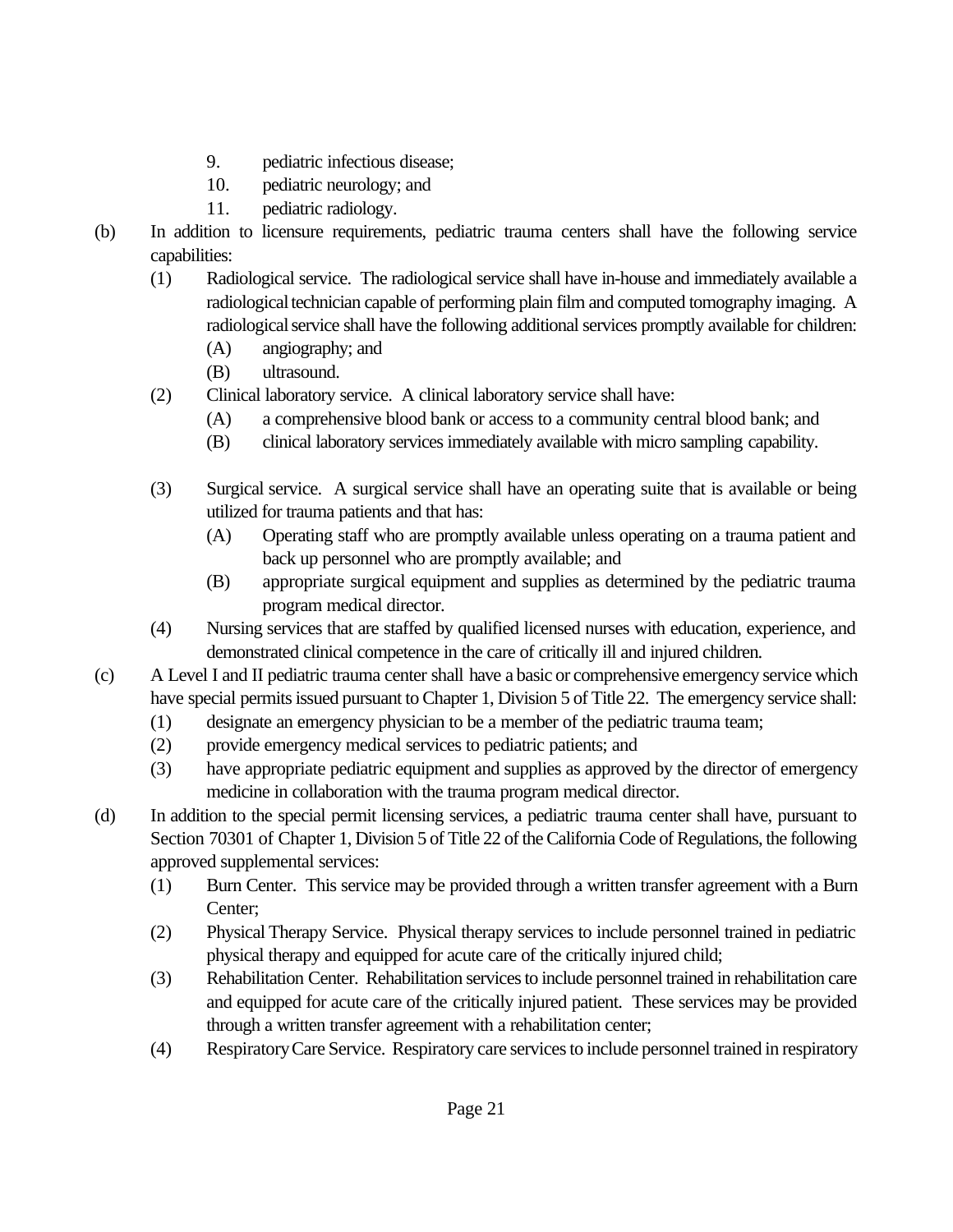therapy and equipped for acute care of the critically injured patient;

- (5) Acute hemodialysis capability;
- (6) Occupational therapy service. Occupational therapy services to include personnel trained in pediatric occupational therapy and equipped for acute care of the critically injured child;
- (7) Speech therapy service. Speech therapy services to include personnel trained in pediatric speech therapy and equipped for acute care of the critically injured child; and
- (8) Social Service.
- (e) A trauma center shall have the following services or programs that do not require a license or special permit.
	- (1) A Pediatric Intensive Care Unit (PICU) approved by the California State Department of Health Services California Children Services (CCS).
		- (A) The PICU shall have appropriate equipment and supplies as determined by the physician responsible for the pediatric intensive care service and the pediatric trauma program medical director;
		- (B) the pediatric intensive care specialist shall be promptly available to care for trauma patients in the intensive care unit; and
		- (C) the qualified specialist in (B) above shall be a member of the trauma team.
	- (2) Acute spinal cord injury management capability. This service may be provided through a written transfer agreement with a Rehabilitation Center;
	- (3) Protocol to identify potential organ donors as described in Division 7, Chapter 3.5 of the California Health and Safety Code;
	- (4) An outreach program, to include:
		- (A) capability to provide both telephone and on-site consultations with physicians in the community and outlying areas;
		- (B) trauma prevention for the general public;
		- (C) public education and illness/injury prevention education.
	- (5) written interfacility transfer agreements with referring and specialty hospitals; and
	- (6) continuing education. Continuing education in pediatric trauma care shall be provided for:
		- (A) staff physicians;
			- (B) staff nurses;
			- (C) staff allied health personnel;
			- (D) EMS personnel; and
			- (E) other community physicians and health care personnel.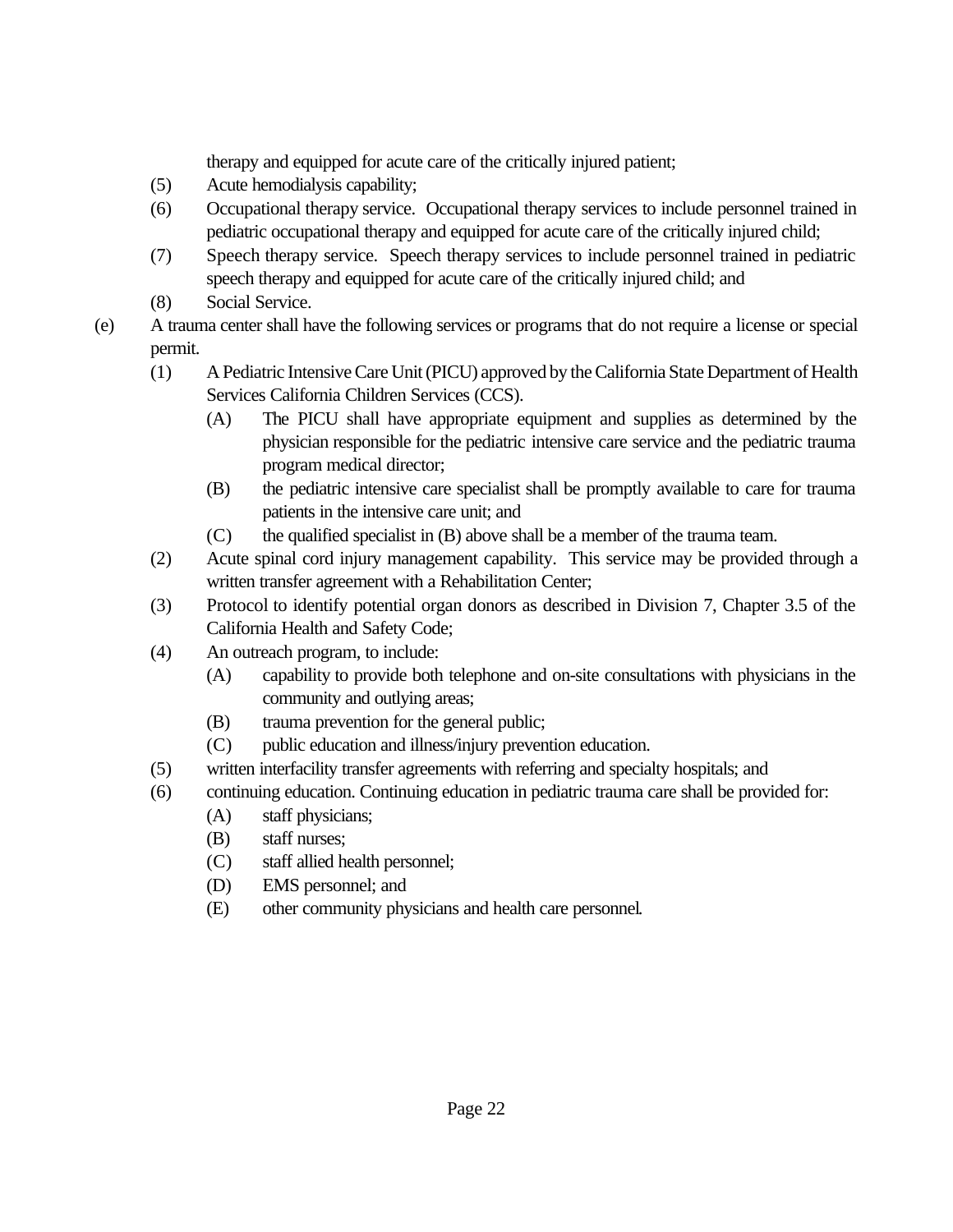- (7) In addition to special permit licensing services, a pediatric trauma center shall have:
	- (A) outreach and injury prevention programs specifically related to pediatric trauma and injury prevention;
	- (B) a suspected child abuse and neglect team (SCAN);
	- (C) an aeromedical transport plan with designated landing site; and
	- (D) Child Life program.

NOTE: Authority cited: Sections 1797.107 and 1798.161, Health and Safety Code. Reference: Sections 1798.161 and 1798.165, Health and Safety Code.

# **100262. Additional Level I Pediatric Trauma Criteria**

In addition to the above requirements, a Level I pediatric trauma center shall have:

- (a) A pediatric trauma program medical director who is a board-certified pediatric surgeon, whose responsibilities include, but are not limited to, factors that affect all aspects of pediatric trauma care.
- (b) Additional qualified pediatric surgical specialists or specialty availability on-call and promptly available:
	- (1) cardiothoracic;
	- (2) pediatric neurologic;
	- (3) pediatric ophthalmologic;
	- (4) pediatric oral or maxillofacial or head and neck; and
	- (5) pediatric orthopaedic,
- (c) A surgical service that has at least the following:
	- (1) operating staff who are immediately available unless operating on trauma patients and back-up personnel who are promptly available.
	- (2) cardiopulmonary bypass equipment; and
	- (3) operating microscope.
- (d) Additional qualified pediatric non-surgical specialists or specialty availability on-call and promptly available:
	- (1) pediatric anesthesiology;
	- (2) pediatric emergency medicine;
	- (3) pediatric gastroenterology;
	- (4) pediatric infectious disease;
	- (5) pediatric nephrology;
	- (6) pediatric neurology;
	- (7) pediatric pulmonology; and
	- (8) pediatric radiology.
- (e) the qualified pediatric PICU specialist shall be immediately available, advised about all patients who may require admission to the PICU, and shall participate in all major therapeutic decisions and interventions;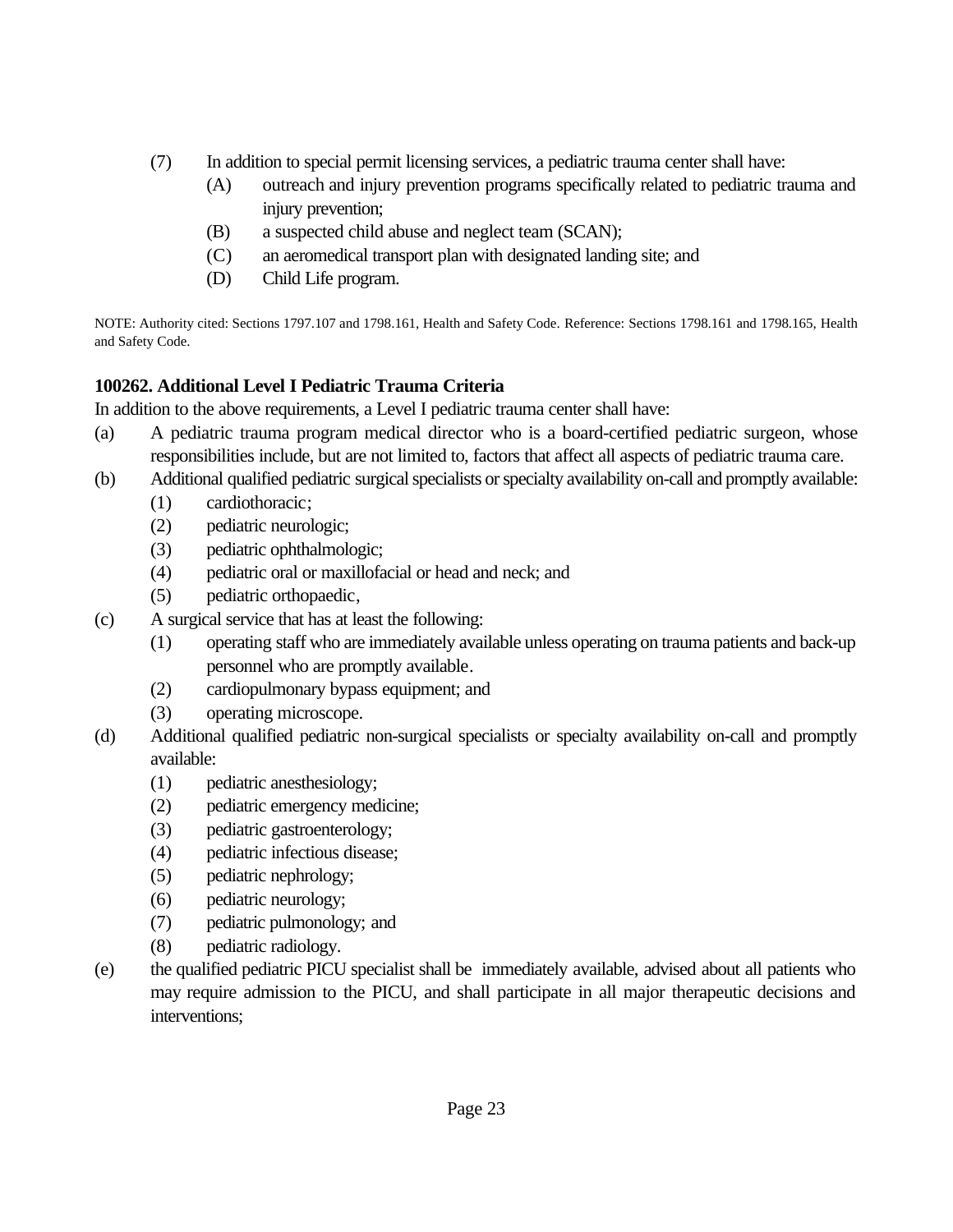- (f) Anesthesiology shall be immediately available. This requirement may be fulfilled by a senior resident or certified registered nurse anesthetists who are capable of assessing emergent situations in trauma patients and providing treatment and are supervised by the staff anesthesiologist.
- (g) Pediatric trauma research program.
- (h) Maintain an education rotation with an ACGME approved and affiliated surgical residency program.

NOTE: Authority cited: Sections 1797.107 and 1798.161, Health and Safety Code. Reference: Sections 1798.161 and 1798.165, Health and Safety Code.

## **§ 100263. Level III Trauma Centers**

A Level III trauma center is a licensed hospital which has been designated as a Level III trauma center by the local EMS agency. A Level III trauma center shall include equipment and resources necessary for initial stabilization and personnel knowledgeable in the treatment of adult and pediatric trauma. A Level III trauma center shall have at least the following:

- (a) A trauma program medical director who is a qualified surgical specialist, whose responsibilities include, but are not limited to, factors that affect all aspects of trauma care such as:
	- (1) recommending trauma team physician privileges;
	- (2) working with nursing administration to support the nursing needs of trauma patients;
	- (3) developing trauma treatment protocols;
	- (4) having authority and accountability for the quality improvement peer review process;
	- (5) correcting deficiencies in trauma care or excluding from trauma call those trauma team members who no longer meet the standards of the quality improvement program; and
	- (6) assisting in the coordination of budgetary process for the trauma program.
- (b) A trauma nurse coordinator/manager who is a registered nurse with qualifications including evidence of educational preparation and clinical experience in the care of adult and/or pediatric trauma patients, administrative ability, and responsibilities that include, but are not limited to:
	- (1) organizing services and systems necessary for the multidisciplinary approach to the care of the injured patient;
	- (2) coordinating day-to-day clinical process and performance improvement as pertains to nursing and ancillary personnel, and
	- (3) collaborating with the trauma program medical director in carrying out the educational, clinical, research, administrative and outreach activities of the trauma program.
- (c) A trauma service which can provide for the implementation of the requirements specified in this Section and provide for coordination with the local EMS agency.
- (d) The capability of providing prompt assessment, resuscitation and stabilization to trauma patients.
- (e) The ability to provide treatment or arrange for transportation to a higher level trauma center as appropriate.
- (f) An emergency department, division, service, or section staffed so that trauma patients are assured of immediate and appropriate initial care.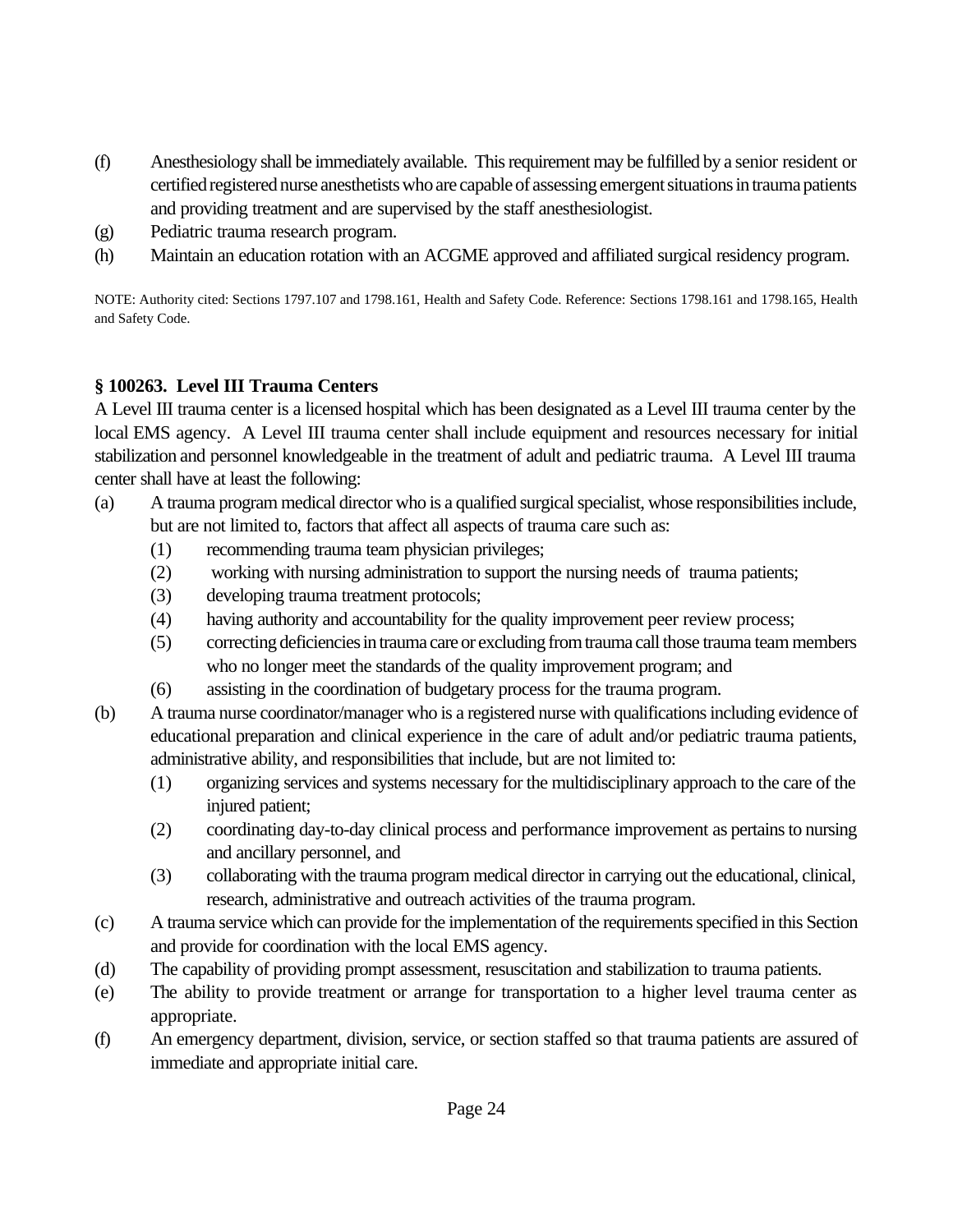- (g) Intensive Care Service:
	- (1) the ICU shall have appropriate equipment and supplies as determined by the physician responsible for the intensive care service and the trauma program medical director;
	- (2) the ICU shall have a qualified specialist promptly available to care for trauma patients in the intensive care unit. The qualified specialist may be a resident with two (2) years of training who is supervised by the staff intensivist or attending surgeon who participates in all critical decision making; and
	- (3) the qualified specialist in (2) above shall be a member of the trauma team;
- (h) A trauma team, which will be a multidisciplinary team responsible for the initial resuscitation and management of the trauma patient.
- (i) Qualified surgical specialist(s) who shall be promptly available:
	- (1) general;
	- (2) orthopedic; and
	- (3) neurosurgery (can be provided through a transfer agreement)
- (j) Qualified non-surgical specialist(s) or specialty availability, which shall be available as follows:
	- (1) Emergency medicine, in-house and immediately available; and
	- (2) Anesthesiology, on-call and promptly available with a mechanism established to ensure that the anesthesiologist is in the operating room when the patient arrives. This requirement may be fulfilled by senior residents or certified registered nurse anesthetists who are capable of assessing emergent situations in trauma patients and of providing any indicated emergent anesthesia treatment and are supervised by the staff anesthesiologist. In such cases, the staff anesthesiologist on-call shall be advised about the patient, be promptly available at all times, and be present for all operations.
	- (3) The following services shall be in-house or may be provided through a written transfer agreement:
		- (A) Burn care.
		- (B) Pediatric care.
		- (C) Rehabilitation services.
- (k) The following service capabilities:
	- (1) Radiological service. The radiological service shall have a radiological technician promptly available.
	- (2) Clinical laboratory service. A clinical laboratory service shall have:
		- (A) a comprehensive blood bank or access to a community central blood bank; and
		- (B) clinical laboratory services promptly available.
	- (3) Surgical service. A surgical service shall have an operating suite that is available or being utilized for trauma patients and that has:
		- (A) Operating staff who are promptly available; and
		- (B) appropriate surgical equipment and supplies requirements which have been approved by the local EMS agency.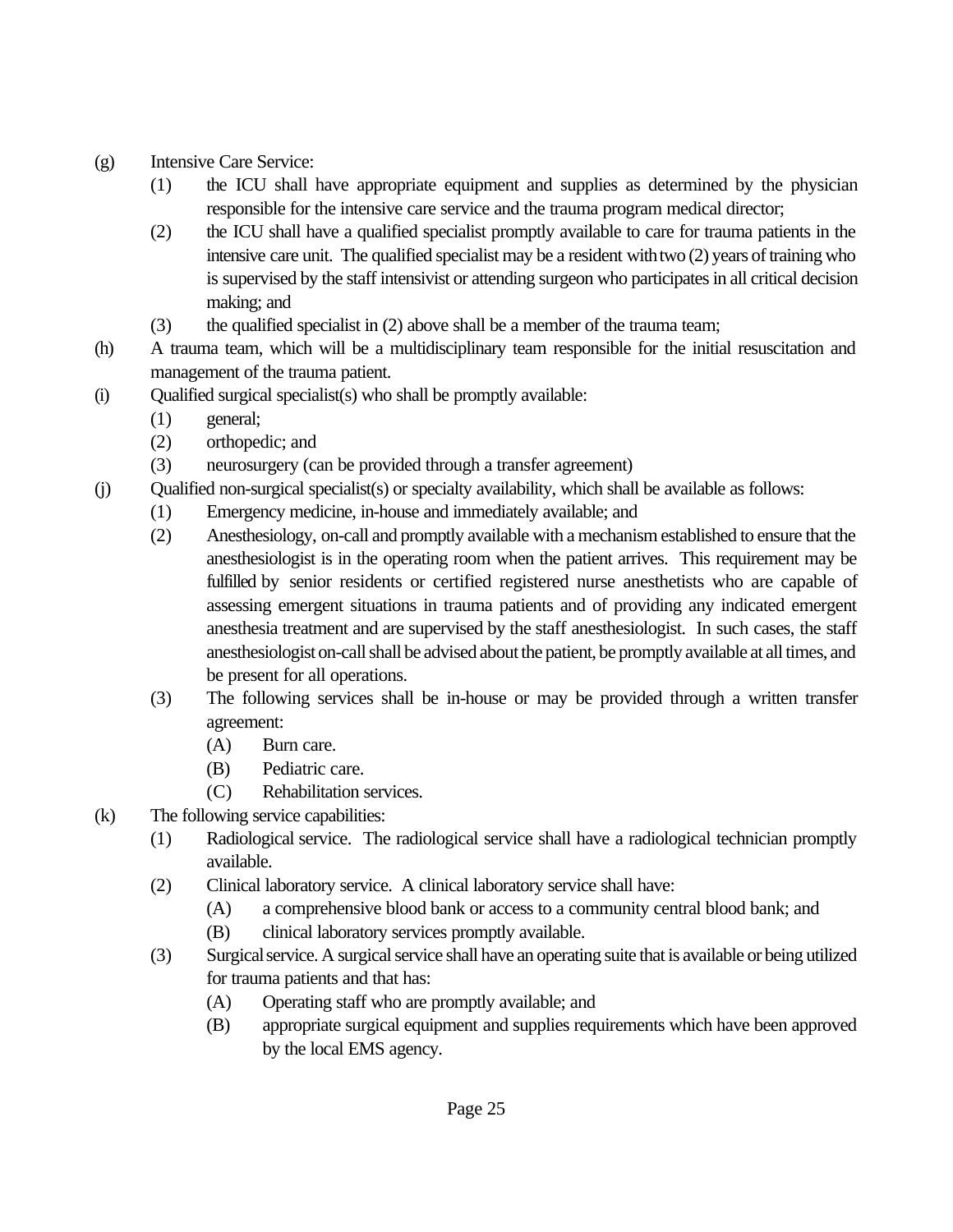- (l) Written transfer agreements with Level I or II trauma centers, Level I or II pediatric trauma centers, or other specialty care centers, for the immediate transfer of those patients for whom the most appropriate medical care requires additional resources.
- (m) An outreach program, to include:
	- (1) capability to provide both telephone and on-site consultations with physicians in the community and outlying areas; and
	- (2) trauma prevention for the general public.
- (n) Continuing education. Continuing education in trauma care, shall be provided for:
	- (1) staff physicians;
	- (2) staff nurses;
	- (3) staff allied health personnel;
	- (4) EMS personnel; and
	- (5) other community physicians and health care personnel.

NOTE: Authority cited: Sections 1797.107 and 1798.161, Health and Safety Code. Reference: Sections 1798.161 and 1798.165, Health and Safety Code.

# **§ 100264. Level IV Trauma Center**

A Level IV trauma center is a licensed hospital which has been designated as a Level IV trauma center by the local EMS agency. A Level IV trauma center shall include equipment and resources necessary for initial stabilization and personnel knowledgeable in the treatment of adult and pediatric trauma. A Level IV trauma center shall have at least the following:

- (a) A trauma program medical director who is a qualified specialist whose responsibilities include, but are not limited to, factors that affect all aspects of trauma care, including pediatric trauma care, such as:
	- (1) recommending trauma team physician privileges;
	- (2) working with nursing administration to support the nursing needs of trauma patients;
	- (3) developing treatment protocols;
	- (4) having authority and accountability for the quality improvement peer review process;
	- (5) correcting deficiencies in trauma care or excluding from trauma call those trauma team members who no longer meet the standards of the quality improvement program; and
	- (6) assisting in the coordination of the budgetary process for the trauma program.
- (b) A trauma nurse coordinator/manager who is a registered nurse with qualifications including evidence of educational preparation and clinical experience in the care of adult and/or pediatric trauma patients, administrative ability, and responsibilities that include, but are not limited to:
	- (1) organizing services and systems necessary for the multidisciplinary approach to the care of the injured patient;
	- (2) coordinating day-to-day clinical process and performance improvement as it pertains to nursing and ancillary personnel; and
	- (3) collaborating with the trauma program medical director in carrying out the educational, clinical, research, administrative and outreach activities of the trauma program.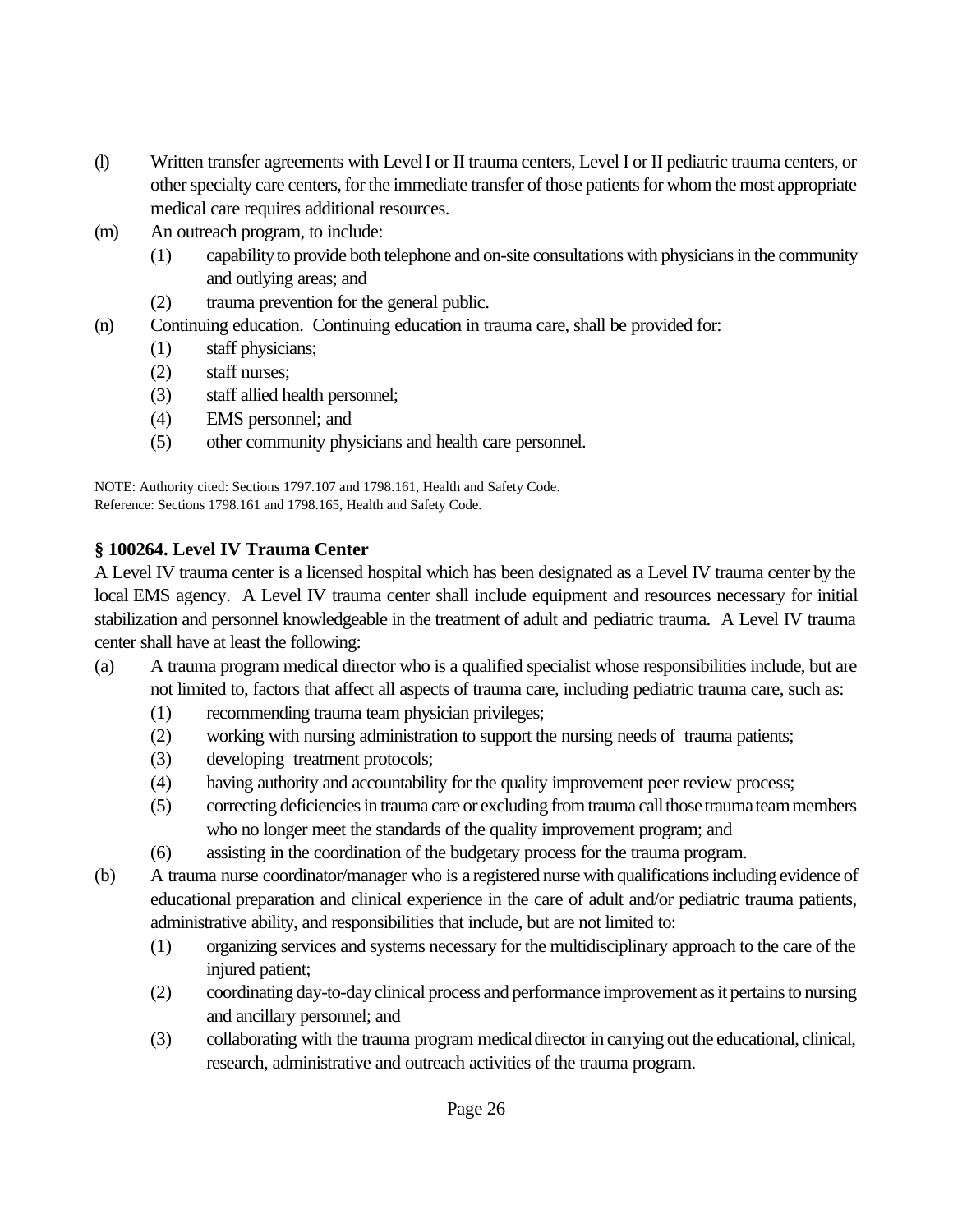- (c) A trauma service which can provide for the implementation of the requirements specified in this Section and provide for coordination with the local EMS agency.
- (d) The capability of providing prompt assessment, resuscitation and stabilization to trauma patients.
- (e) The ability to provide treatment or arrange transportationto higher level trauma center as appropriate.
- (f) An emergency department, division, service, or section staffed so that trauma patients are assured of immediate and appropriate initial care.
- (g) A trauma team, which will be a multidisciplinary team responsible for the initial resuscitation and management of the trauma patient.
- (h) The following service capabilities:
	- (1) Radiological service. The radiological service shall have a radiological technician promptly available.
	- (2) Clinical laboratory service. A clinical laboratory service shall have:
		- (A) a comprehensive blood bank or access to a community central blood bank; and
		- (B) clinical laboratory services promptly available.
- (i) Written transfer agreements with Level I, II or III trauma centers, Level I or II pediatric trauma centers, or other specialty care centers, for the immediate transfer of those patients for whom the most appropriate medical care requires additional resources.
- (j) An outreach program, to include:
	- (1) capability to provide both telephone and on-site consultations with physicians in the community and outlying areas; and
	- (2) trauma prevention for the general public.
- (k) Continuing education. Continuing education in trauma care, shall be provided for:
	- (1) staff physicians;
	- (2) staff nurses;
	- (3) staff allied health personnel;
	- (4) EMS personnel; and
	- (5) other community physicians and health care personnel.

NOTE: Authority cited: Sections 1797.107 and 1798.161, Health and Safety Code. Reference: Sections 1798.161 and 1798.165, Health and Safety Code.